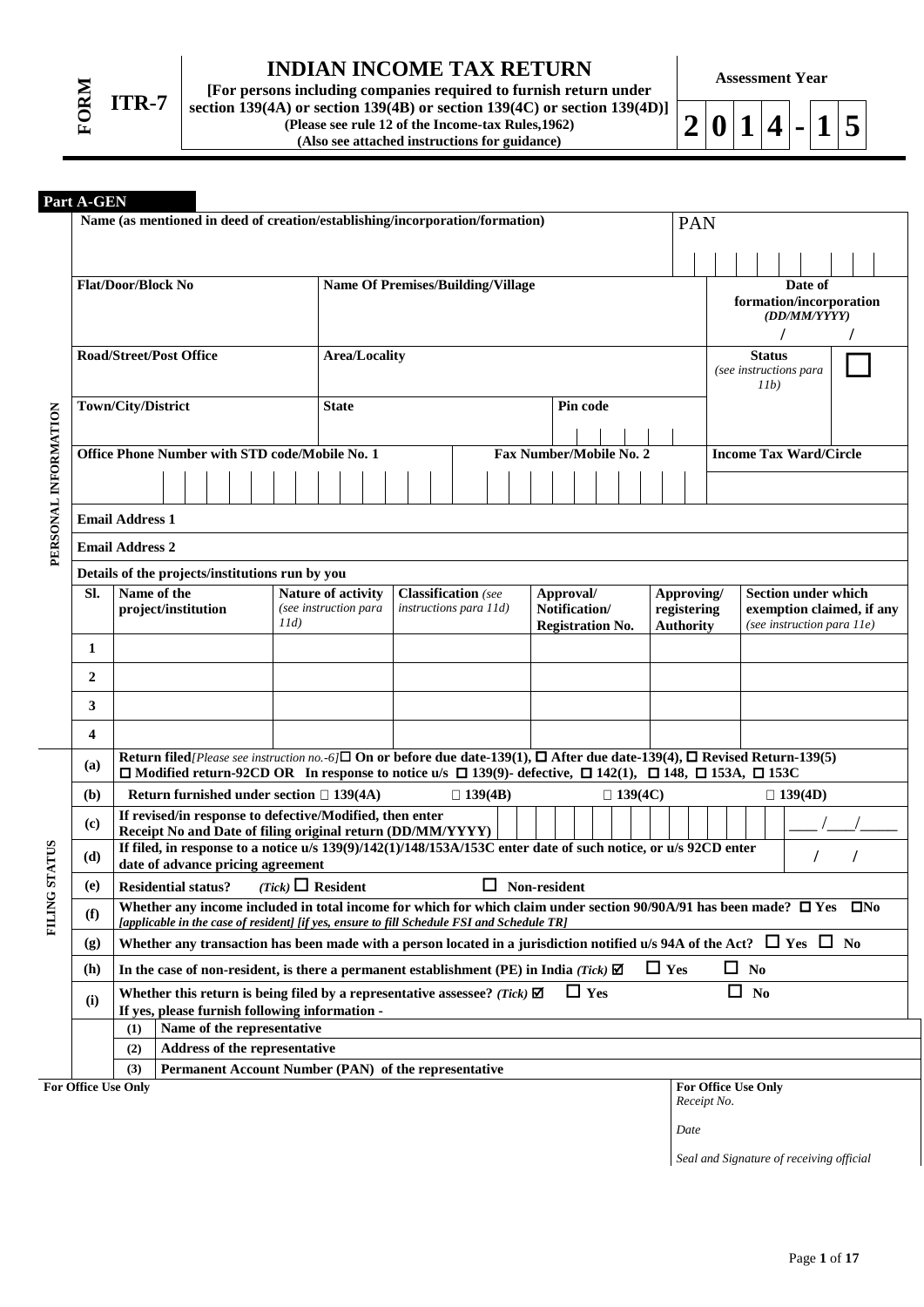|                      | A                                                    | i                                       | Where, in any of the projects/institutions run by you, one of the charitable purposes is advancement of any other<br>object of general public utility then,-<br>whether there is any activity in the nature of trade, commerce or business referred to |                                                                                                                           |     |                                                                                        |            |                                                                                                                                                                                                   |                                                                                                                             |                                  |              |  |  |  |
|----------------------|------------------------------------------------------|-----------------------------------------|--------------------------------------------------------------------------------------------------------------------------------------------------------------------------------------------------------------------------------------------------------|---------------------------------------------------------------------------------------------------------------------------|-----|----------------------------------------------------------------------------------------|------------|---------------------------------------------------------------------------------------------------------------------------------------------------------------------------------------------------|-----------------------------------------------------------------------------------------------------------------------------|----------------------------------|--------------|--|--|--|
|                      |                                                      |                                         | a                                                                                                                                                                                                                                                      | in proviso to section $2(15)$ ?                                                                                           |     |                                                                                        |            |                                                                                                                                                                                                   |                                                                                                                             | $\Box$ Yes                       | $\Box$ No    |  |  |  |
|                      |                                                      |                                         | b                                                                                                                                                                                                                                                      |                                                                                                                           |     | whether there is any activity of rendering any service in relation to any trade,       |            |                                                                                                                                                                                                   |                                                                                                                             | $\Box$ Yes                       | $\Box$ No    |  |  |  |
| <b>OTHER DETAILS</b> |                                                      | ii                                      |                                                                                                                                                                                                                                                        |                                                                                                                           |     |                                                                                        |            | commerce or business for any consideration as referred to in proviso to section 2(15)?<br>If 'a' or 'b' is YES, the aggregate annual receipts from such activities in respect of that institution |                                                                                                                             |                                  |              |  |  |  |
|                      |                                                      |                                         | SI.                                                                                                                                                                                                                                                    | Name of the project/Institution                                                                                           |     |                                                                                        |            | Amount of aggregate annual receipts from such                                                                                                                                                     |                                                                                                                             |                                  |              |  |  |  |
|                      |                                                      |                                         |                                                                                                                                                                                                                                                        |                                                                                                                           |     |                                                                                        |            | activities                                                                                                                                                                                        |                                                                                                                             |                                  |              |  |  |  |
|                      |                                                      |                                         | a                                                                                                                                                                                                                                                      |                                                                                                                           |     |                                                                                        |            |                                                                                                                                                                                                   |                                                                                                                             |                                  |              |  |  |  |
|                      |                                                      |                                         | b                                                                                                                                                                                                                                                      |                                                                                                                           |     |                                                                                        |            |                                                                                                                                                                                                   |                                                                                                                             |                                  |              |  |  |  |
|                      | B                                                    |                                         |                                                                                                                                                                                                                                                        |                                                                                                                           |     |                                                                                        |            |                                                                                                                                                                                                   | University/Educational Institution/Hospital/Other Institution eligible for exemption u/s 10(23C)(iiiad) and 110(23C)(iiiae) |                                  |              |  |  |  |
|                      |                                                      |                                         | Tick $\mathbb Z$ , if<br>applicable                                                                                                                                                                                                                    | <b>Section</b>                                                                                                            |     | Name of the University/ Educational Institution/ Hospital/<br><b>Other Institution</b> |            |                                                                                                                                                                                                   | (Rs.)                                                                                                                       | <b>Aggregate annual receipts</b> |              |  |  |  |
|                      |                                                      |                                         | $\Box$                                                                                                                                                                                                                                                 | 10(23C)(iiiad)                                                                                                            | i   |                                                                                        |            |                                                                                                                                                                                                   |                                                                                                                             |                                  |              |  |  |  |
|                      |                                                      |                                         |                                                                                                                                                                                                                                                        |                                                                                                                           | ii  |                                                                                        |            |                                                                                                                                                                                                   |                                                                                                                             |                                  |              |  |  |  |
|                      |                                                      |                                         |                                                                                                                                                                                                                                                        |                                                                                                                           | iii |                                                                                        |            |                                                                                                                                                                                                   |                                                                                                                             |                                  |              |  |  |  |
|                      | iv                                                   |                                         |                                                                                                                                                                                                                                                        |                                                                                                                           |     |                                                                                        |            |                                                                                                                                                                                                   |                                                                                                                             |                                  |              |  |  |  |
|                      | 10(23C)(iiiae)<br>$\mathbf{i}$<br>□                  |                                         |                                                                                                                                                                                                                                                        |                                                                                                                           |     |                                                                                        |            |                                                                                                                                                                                                   |                                                                                                                             |                                  |              |  |  |  |
|                      |                                                      | ii                                      |                                                                                                                                                                                                                                                        |                                                                                                                           |     |                                                                                        |            |                                                                                                                                                                                                   |                                                                                                                             |                                  |              |  |  |  |
|                      |                                                      | iii                                     |                                                                                                                                                                                                                                                        |                                                                                                                           |     |                                                                                        |            |                                                                                                                                                                                                   |                                                                                                                             |                                  |              |  |  |  |
|                      |                                                      |                                         |                                                                                                                                                                                                                                                        |                                                                                                                           | iv  |                                                                                        |            |                                                                                                                                                                                                   |                                                                                                                             |                                  |              |  |  |  |
|                      |                                                      |                                         |                                                                                                                                                                                                                                                        |                                                                                                                           |     |                                                                                        |            |                                                                                                                                                                                                   |                                                                                                                             |                                  |              |  |  |  |
|                      | $\mathbf C$<br>i<br>Whether Registered u/s 12A/12AA? |                                         |                                                                                                                                                                                                                                                        |                                                                                                                           |     |                                                                                        |            |                                                                                                                                                                                                   | $\Box$ Yes                                                                                                                  | $\Box$ No                        |              |  |  |  |
|                      |                                                      | ii                                      |                                                                                                                                                                                                                                                        | If yes, then enter Registration No.                                                                                       |     |                                                                                        |            |                                                                                                                                                                                                   |                                                                                                                             |                                  |              |  |  |  |
|                      |                                                      | iii                                     |                                                                                                                                                                                                                                                        |                                                                                                                           |     | Commissioner/Director of Income-tax (Exemptions) who granted registration              |            |                                                                                                                                                                                                   |                                                                                                                             |                                  |              |  |  |  |
|                      |                                                      | iii                                     |                                                                                                                                                                                                                                                        | Date of Registration (DD/MM/YYYY)                                                                                         |     |                                                                                        |            |                                                                                                                                                                                                   |                                                                                                                             |                                  |              |  |  |  |
|                      |                                                      | iv                                      |                                                                                                                                                                                                                                                        | Whether activity is,-                                                                                                     |     | $\Box$ religious or<br>$\Box$ charitable,                                              |            | $\Box$ both? Please tick $\boxtimes$ as applicable.                                                                                                                                               |                                                                                                                             |                                  |              |  |  |  |
|                      | D                                                    | i                                       |                                                                                                                                                                                                                                                        | Whether approval obtained under section 35?                                                                               |     |                                                                                        |            |                                                                                                                                                                                                   |                                                                                                                             | $\Box$ Yes                       | $\Box$ No    |  |  |  |
|                      |                                                      | ii                                      |                                                                                                                                                                                                                                                        |                                                                                                                           |     | If yes, then enter the relevant clause of section 35 and Registration No.              |            |                                                                                                                                                                                                   |                                                                                                                             |                                  |              |  |  |  |
|                      |                                                      | iii                                     |                                                                                                                                                                                                                                                        | Date of Approval (DD/MM/YYYY)                                                                                             |     |                                                                                        |            |                                                                                                                                                                                                   |                                                                                                                             |                                  |              |  |  |  |
|                      |                                                      | iv                                      |                                                                                                                                                                                                                                                        | <b>Approving Authority</b>                                                                                                |     |                                                                                        |            |                                                                                                                                                                                                   |                                                                                                                             |                                  |              |  |  |  |
|                      |                                                      | V                                       |                                                                                                                                                                                                                                                        | Whether research is,-                                                                                                     | ப   |                                                                                        |            | Scientific, $\Box$ Social Science or $\Box$ Statistical? Please tick $\Box$ as applicable                                                                                                         |                                                                                                                             |                                  |              |  |  |  |
|                      |                                                      | vi                                      |                                                                                                                                                                                                                                                        |                                                                                                                           |     |                                                                                        |            | In case of business activity in research, whether it is $\Box$ Incidental or $\Box$ Not incidental? Please tick $\Box$ as applicable                                                              |                                                                                                                             |                                  |              |  |  |  |
|                      |                                                      | i<br>Whether approval obtained u/s 80G? |                                                                                                                                                                                                                                                        |                                                                                                                           |     |                                                                                        |            |                                                                                                                                                                                                   |                                                                                                                             | $\Box$ Yes                       | $\Box$ No    |  |  |  |
|                      | Е                                                    | ii                                      |                                                                                                                                                                                                                                                        | If yes, then enter Approval No.                                                                                           |     |                                                                                        |            |                                                                                                                                                                                                   |                                                                                                                             |                                  |              |  |  |  |
|                      |                                                      | iii                                     |                                                                                                                                                                                                                                                        | Date of Approval (DD/MM/YYYY)                                                                                             |     |                                                                                        |            |                                                                                                                                                                                                   |                                                                                                                             |                                  |              |  |  |  |
|                      | F                                                    |                                         |                                                                                                                                                                                                                                                        | Is there any change in the objects/activities during the Year on the basis of which<br>approval/registration was granted? |     |                                                                                        | $\Box$ Yes | $\Box$ No                                                                                                                                                                                         |                                                                                                                             |                                  |              |  |  |  |
|                      | G                                                    | i                                       |                                                                                                                                                                                                                                                        |                                                                                                                           |     | Whether a political party as per section 13A? (if yes, please fill schedule LA)        |            |                                                                                                                                                                                                   |                                                                                                                             | $\Box$ Yes                       | $\square$ No |  |  |  |
|                      |                                                      | ii.                                     |                                                                                                                                                                                                                                                        | If yes, then whether registered?                                                                                          |     | If yes, then enter registration number under section 29A of the Representation of      |            |                                                                                                                                                                                                   |                                                                                                                             | $\Box$ Yes                       | $\Box$ No    |  |  |  |
|                      |                                                      | <b>iii</b>                              |                                                                                                                                                                                                                                                        | People Act, 1951                                                                                                          |     |                                                                                        |            |                                                                                                                                                                                                   |                                                                                                                             |                                  |              |  |  |  |
|                      | H                                                    | i                                       |                                                                                                                                                                                                                                                        |                                                                                                                           |     | Whether an Electoral Trust? (if yes, please fill schedule ET)                          |            |                                                                                                                                                                                                   |                                                                                                                             | $\Box$ Yes                       | $\Box$ No    |  |  |  |
|                      |                                                      | ii                                      | If yes, then enter approval number?                                                                                                                                                                                                                    |                                                                                                                           |     |                                                                                        |            |                                                                                                                                                                                                   |                                                                                                                             |                                  |              |  |  |  |

Ļ.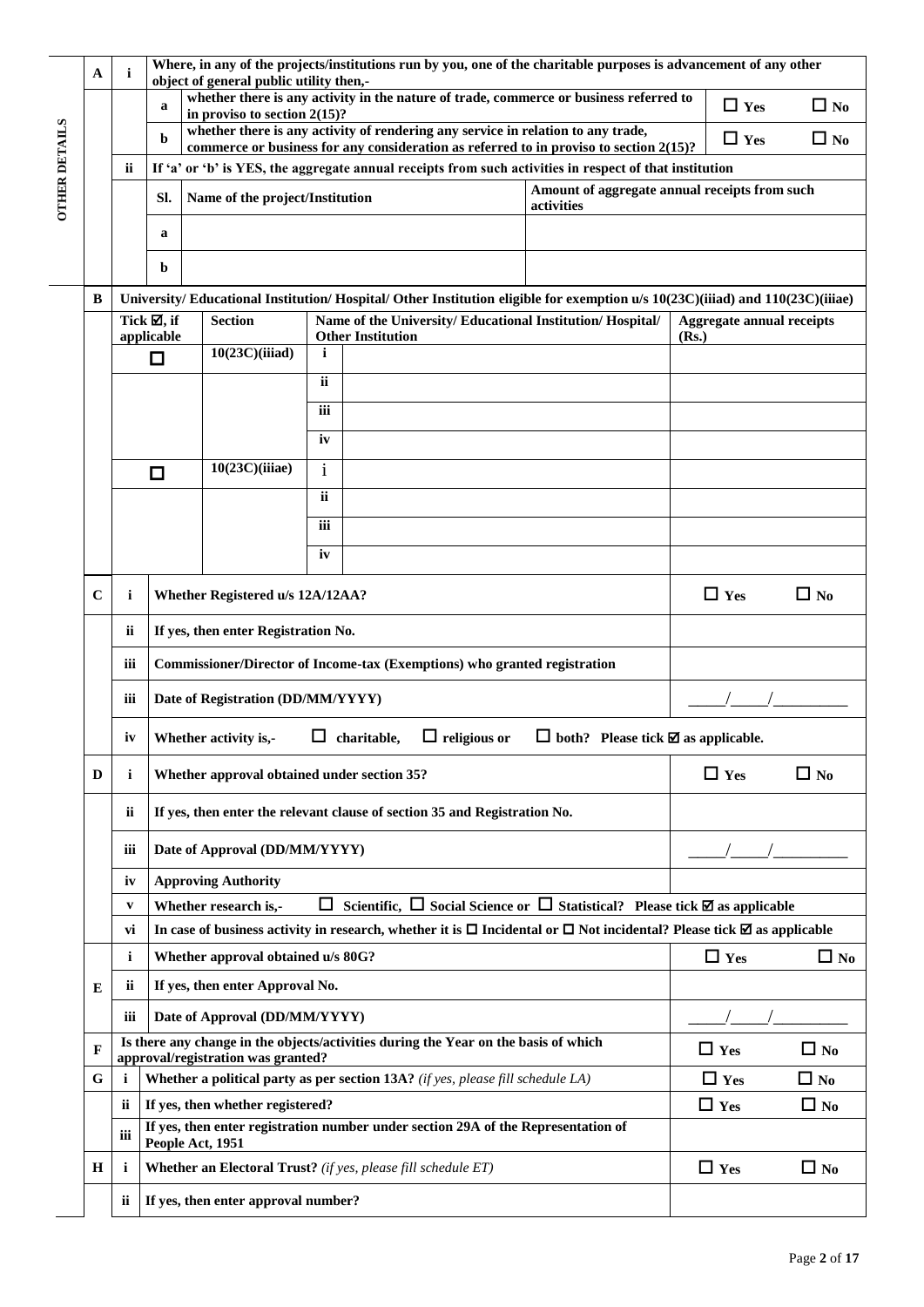|    | iii         |              | Date of Approval (DD/MM/YYYY)                                                    |            |                        |
|----|-------------|--------------|----------------------------------------------------------------------------------|------------|------------------------|
|    | $\mathbf i$ |              | Whether registered under Foreign Contribution (Regulation) Act, 1976 (FCRA)?     | $\Box$ Yes | $\mathbf{N}\mathbf{0}$ |
|    | ii          |              | If yes, then enter Registration No.                                              |            |                        |
|    | iii         |              | Date of Registration (DD/MM/YYYY)                                                |            |                        |
|    |             | $\mathbf{a}$ | Total amount of contribution received from outside India during the year, if any | Rs.        |                        |
|    | iv          | b            | Specify the purpose for which the above contribution is received                 |            |                        |
| J. |             |              | Whether liable to tax at maximum marginal rate under section 164?                | $\Box$ Yes | No                     |
| K  |             |              | Is this your first return?                                                       | $\Box$ Yes | No                     |

|                |     | $(Tick)$ $\Box$<br>Are you liable for audit?<br>$\Box$ Yes<br>$\Box$ No.<br>If yes, furnish following information-                      |  |  |  |  |  |  |  |  |
|----------------|-----|-----------------------------------------------------------------------------------------------------------------------------------------|--|--|--|--|--|--|--|--|
|                |     | Section under which you are liable for audit (specify section). Please mention date of audit report. (DD/MM/YY) (see Instruction 6(ii)) |  |  |  |  |  |  |  |  |
| TION           | 12A |                                                                                                                                         |  |  |  |  |  |  |  |  |
|                | a   | Name of the auditor signing the tax audit report                                                                                        |  |  |  |  |  |  |  |  |
| INFORMA        | b   | Membership no. of the auditor                                                                                                           |  |  |  |  |  |  |  |  |
| $\blacksquare$ | c   | Name of the auditor (proprietorship/firm)                                                                                               |  |  |  |  |  |  |  |  |
| <b>IIII</b>    | đ   | Permanent Account Number (PAN) of the proprietorship/firm                                                                               |  |  |  |  |  |  |  |  |
|                | e   | Date of audit report                                                                                                                    |  |  |  |  |  |  |  |  |
|                |     | Date of furnishing of the audit report<br>(DD/MM/YYYY).                                                                                 |  |  |  |  |  |  |  |  |

# **Part B – TI STATEMENT OF INCOME FOR THE PERIOD ENDED ON 31ST MARCH 2014**

|                  |                |                                                                     | <b>Income from house property</b> [3c of Schedule HP] (enter nil if loss)                                                                                                                                                                                                                  |                |                |                      | 1                |  |
|------------------|----------------|---------------------------------------------------------------------|--------------------------------------------------------------------------------------------------------------------------------------------------------------------------------------------------------------------------------------------------------------------------------------------|----------------|----------------|----------------------|------------------|--|
|                  | 2              |                                                                     | <b>Profits and gains of business or profession [as per item no. E 35 of schedule BP]</b>                                                                                                                                                                                                   |                |                |                      | $\boldsymbol{2}$ |  |
|                  | 3              |                                                                     | <b>Income under the head Capital Gains</b>                                                                                                                                                                                                                                                 |                |                |                      |                  |  |
|                  |                | a                                                                   | <b>Short term</b> (A5 of schedule $CG$ )                                                                                                                                                                                                                                                   | 3a             |                |                      |                  |  |
|                  |                | b                                                                   | <b>Long term</b> (B3 of schedule $CG$ ) (enter nil if loss)                                                                                                                                                                                                                                | 3 <sub>b</sub> |                |                      |                  |  |
|                  |                | Total capital gains $(3a + 3b)$ (enter nil if loss)<br>$\mathbf{c}$ |                                                                                                                                                                                                                                                                                            |                |                |                      |                  |  |
|                  | 4              |                                                                     | Income from other sources [as per item no. 4 of Schedule OS]                                                                                                                                                                                                                               |                | 4              |                      |                  |  |
|                  | 5              |                                                                     | Voluntary Contributions (C of schedule VC)                                                                                                                                                                                                                                                 |                | 5              |                      |                  |  |
|                  | 6              |                                                                     | Gross income $[1 + 2 + 3c + 4 + 5]$                                                                                                                                                                                                                                                        |                | 6              |                      |                  |  |
|                  |                |                                                                     | If registered under section 12A/12AA, fill out items 7 to 13                                                                                                                                                                                                                               |                |                |                      |                  |  |
| <b>OF INCOME</b> | $\overline{7}$ |                                                                     | Aggregate of income referred to in section u/s 11 and 12 derived during the previous year to the<br>extent that is included in 6 above                                                                                                                                                     |                | $\overline{7}$ |                      |                  |  |
|                  | 8              |                                                                     | Voluntary contribution forming part of corpus as per section $11(1)(d)$ [(Ai + Bi) of schedule VC]                                                                                                                                                                                         | 8              |                |                      |                  |  |
|                  | 9              |                                                                     | Application of income for charitable or religious purposes                                                                                                                                                                                                                                 |                |                |                      |                  |  |
|                  |                | $\mathbf{i}$                                                        | Amount applied to charitable or religious purposes in India during the previous year<br><b>Revenue Account</b>                                                                                                                                                                             |                |                |                      | 9i               |  |
| <b>STATEMENT</b> |                | ii                                                                  | Amount applied to charitable or religious purposes in India during the previous year-<br>Capital Account [Excluding application from Borrowed Funds and amount exempt u/s<br>$11(1A)$ ]                                                                                                    | 9ii            |                |                      |                  |  |
|                  |                | iii                                                                 | Amount applied to charitable or religious purposes in India during the previous year<br><b>Capital Account (Repayment of Loan)</b>                                                                                                                                                         |                |                |                      | 9iii             |  |
|                  |                | iv                                                                  | Amount deemed to have been applied to charitable or religious purposes in India during<br>the previous year as per clause $(2)$ of Explanation to section $11(1)$                                                                                                                          |                |                |                      | 9iv              |  |
|                  |                |                                                                     | If (iv) above applicable, whether option to be exercised in<br>$\mathbf{a}$<br>writing before due date to the Assessing Officer                                                                                                                                                            |                |                | $\Box$ Yes $\Box$ No |                  |  |
|                  |                | v                                                                   | Amount accumulated or set apart for application to charitable or religious purposes to<br>the extent it does not exceed 15 per cent of income derived from property held in trust/<br><b>institution under section 11(1)(a)/11(1)(b)</b> [restricted to the maximum of 15% of (7-8) above] |                |                |                      | 9v               |  |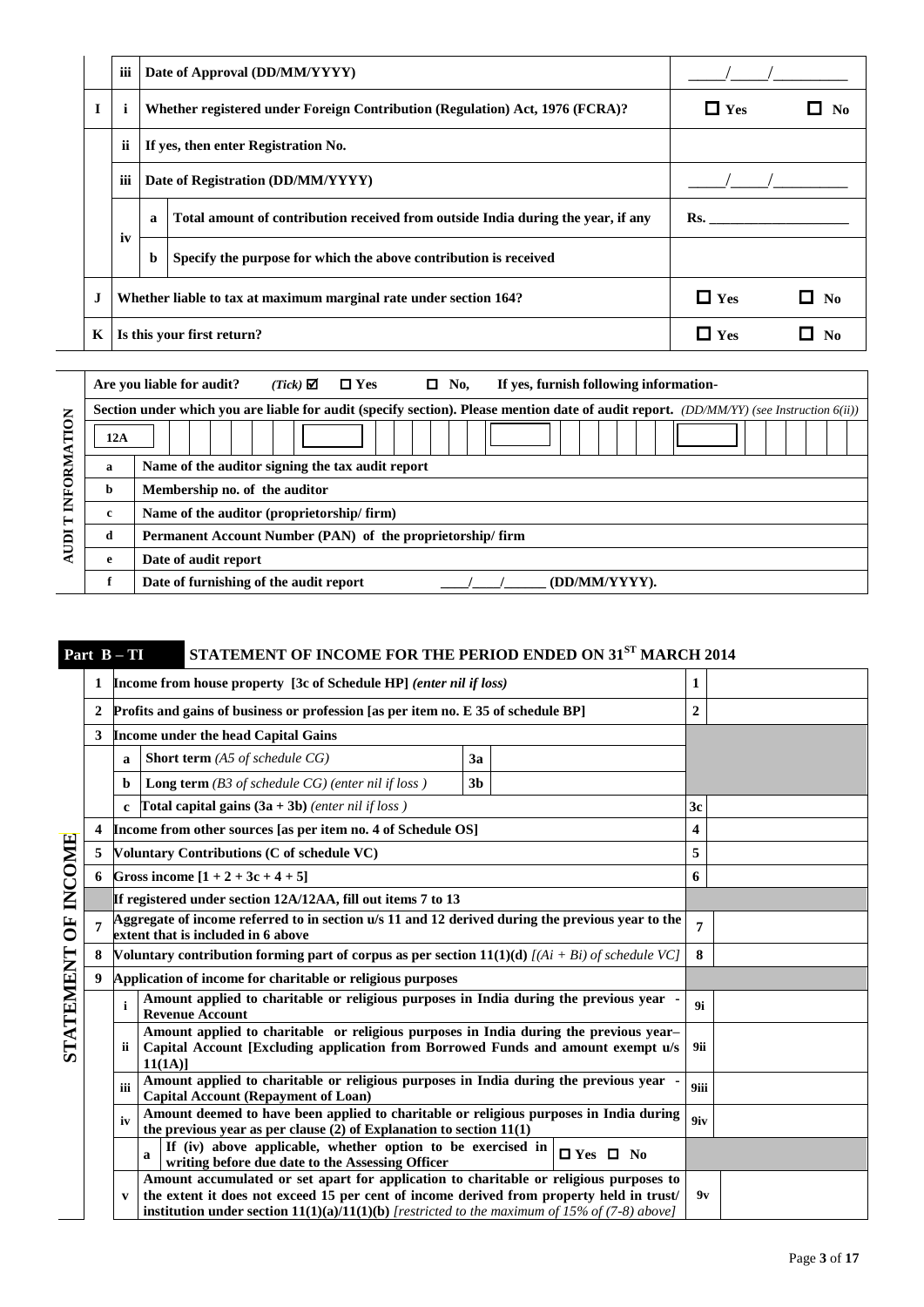| Amount in addition to amount referred to in (iv) above, accumulated or set apart for<br>specified purposes if all the conditions in section $11(2)$ and $11(5)$ are fulfilled (fill out<br>vi<br>schedule I) | vi         |  |
|--------------------------------------------------------------------------------------------------------------------------------------------------------------------------------------------------------------|------------|--|
| vii   Amount eligible for exemption under section $11(1)(c)$                                                                                                                                                 | 9vii       |  |
| a<br>Approval number and date of approval by the Board                                                                                                                                                       |            |  |
| Total [9i+9ii+9iii+9iv+9v+9vi+9vii]<br>viii l                                                                                                                                                                | 9viii      |  |
| 10 Additions                                                                                                                                                                                                 |            |  |
| i<br>Income chargeable under section 11(1B)                                                                                                                                                                  | <b>10i</b> |  |
| Income chargeable under section 11(3)<br>ii.                                                                                                                                                                 | 10ii       |  |
| Income in respect of which exemption under section 11 is not available by virtue of<br>iii<br>provisions of section 13                                                                                       |            |  |
| Being anonymous donation at Diii of schedule VC to the extent applied for charitable<br>a<br>purpose                                                                                                         | 10iiia     |  |
| Other than (a) above<br>b                                                                                                                                                                                    | 10iiib     |  |
| Income chargeable under section 12(2)<br>iv                                                                                                                                                                  | 10iv       |  |
| Total $[10i + 10ii + 10iiia + 10iib + 10iv]$<br>V                                                                                                                                                            | 10v        |  |
| 11 Income chargeable u/s 11(4) [as per item no. E36 of Schedule BP]                                                                                                                                          | 11         |  |
| Total $(6 - 8 - 9$ viii + $10v + 11)$<br>12                                                                                                                                                                  | 12         |  |
| Amount of income exempt under any clause of section 10, to the extent that is included in 12<br>13<br>above                                                                                                  | 13         |  |
| Amount eligible for exemption under section $10(21)$ , $10(22B)$ , $10(23A)$ , $10(23B)$ , $10(23C)(iv)$ ,<br>14<br>$10(23C)(v)$ , $10(23C)(vi)$ , $10(23C)(via)$                                            | 14         |  |
| Amount eligible for exemption under section 10(23C)(iiiad), 10(23C)(iiiae), 10(24), 10(46),<br>15<br>10(47)                                                                                                  | 15         |  |
| Amount eligible for exemption under any clause, other than those at 14 and 15, of section 10<br>16                                                                                                           | 16         |  |
| 17 Income chargeable under section $11(3)$ read with section $10(21)$                                                                                                                                        | 17         |  |
| Income claimed/exempt under section 13A or 13B in case of a Political Party or Electoral Trust<br>18<br>(fill Schedule LA or ET)                                                                             | 18         |  |
| Income chargeable to tax $(6 - 8 - 9$ viii + $10v + 11 - 13 - 14 - 15 - 16 + 17 - 18)$<br>19                                                                                                                 | 19         |  |
| <b>Losses of current year to be set off against 19</b> (total of 2ix, 3ix and 4ix of Schedule CYLA)<br>20                                                                                                    | 20         |  |
| Gross Total Income (19 - 20)<br>21                                                                                                                                                                           | 21         |  |
| Income chargeable to tax at special rate under section 111A, 112 etc. included in 21<br>22                                                                                                                   | 22         |  |
| Deduction u/s 10A or 10AA<br>23                                                                                                                                                                              | 23         |  |
| <b>Deductions under chapter VIA</b> (limited to 21 - 22)<br>24                                                                                                                                               | 24         |  |
| <b>Total Income <math>[21 - 23 - 24]</math></b><br>25                                                                                                                                                        | 25         |  |
| Income which is included in 25 and chargeable to tax at special rates (total of (i) of schedule SI)<br>26                                                                                                    | 26         |  |
| 27<br>Net Agricultural income for rate purpose                                                                                                                                                               | 27         |  |
| Aggregate Income $(25 – 26 + 27)$ [applicable if $(25-26)$ exceeds maximum amount not chargeable to tax]<br>28                                                                                               | 28         |  |
| Anonymous donations, included in 28, to be taxed under section 115BBC @ 30% (Diii of<br>29<br>schedule VC)                                                                                                   | 29         |  |
| Income chargeable at maximum marginal rates<br>30                                                                                                                                                            | 30         |  |

|                  | Part B - TTI |              | Computation of tax liability on total income                                                                              |                |                |    |  |  |  |
|------------------|--------------|--------------|---------------------------------------------------------------------------------------------------------------------------|----------------|----------------|----|--|--|--|
|                  | $\mathbf{1}$ |              | 1a Tax Payable on deemed total Income under section 115JB or 115JC as applicable (7 of<br>Schedule MAT/4 of Schedule AMT) |                | 1a             |    |  |  |  |
|                  |              |              | 1b Surcharge on (a) above                                                                                                 |                |                | 1b |  |  |  |
|                  |              |              | 1c Education Cess on $(1a+1b)$ above                                                                                      |                | 1c             |    |  |  |  |
|                  |              |              | 1d $\Gamma$ otal Tax Payable u/s 115JB or 115JC as applicable $(1a+1b+1c)$                                                |                | 1 <sub>d</sub> |    |  |  |  |
| <b>LIABILITY</b> | 2            |              | Tax payable on total income                                                                                               |                |                |    |  |  |  |
|                  |              | a            | Tax at normal rates on $(28 – 29 – 30)$ of Part B-TI                                                                      | 2a             |                |    |  |  |  |
|                  |              | b            | <b>Tax at special rates</b> (total of (ii) of Schedule-SI)                                                                | 2 <sub>b</sub> |                |    |  |  |  |
| TAX              |              | $\mathbf{c}$ | Tax on anonymous donation u/s 115BBC @30% on 29 of Part<br>$B-TI$                                                         | 2c             |                |    |  |  |  |
|                  |              | d            | Tax at maximum marginal rate on 30 of Part B-TI                                                                           | 2d             |                |    |  |  |  |
|                  |              | e            | Rebate on agricultural income [applicable if (25-26) of Part B-TI<br>exceeds maximum amount not chargeable to tax]        | 2e             |                |    |  |  |  |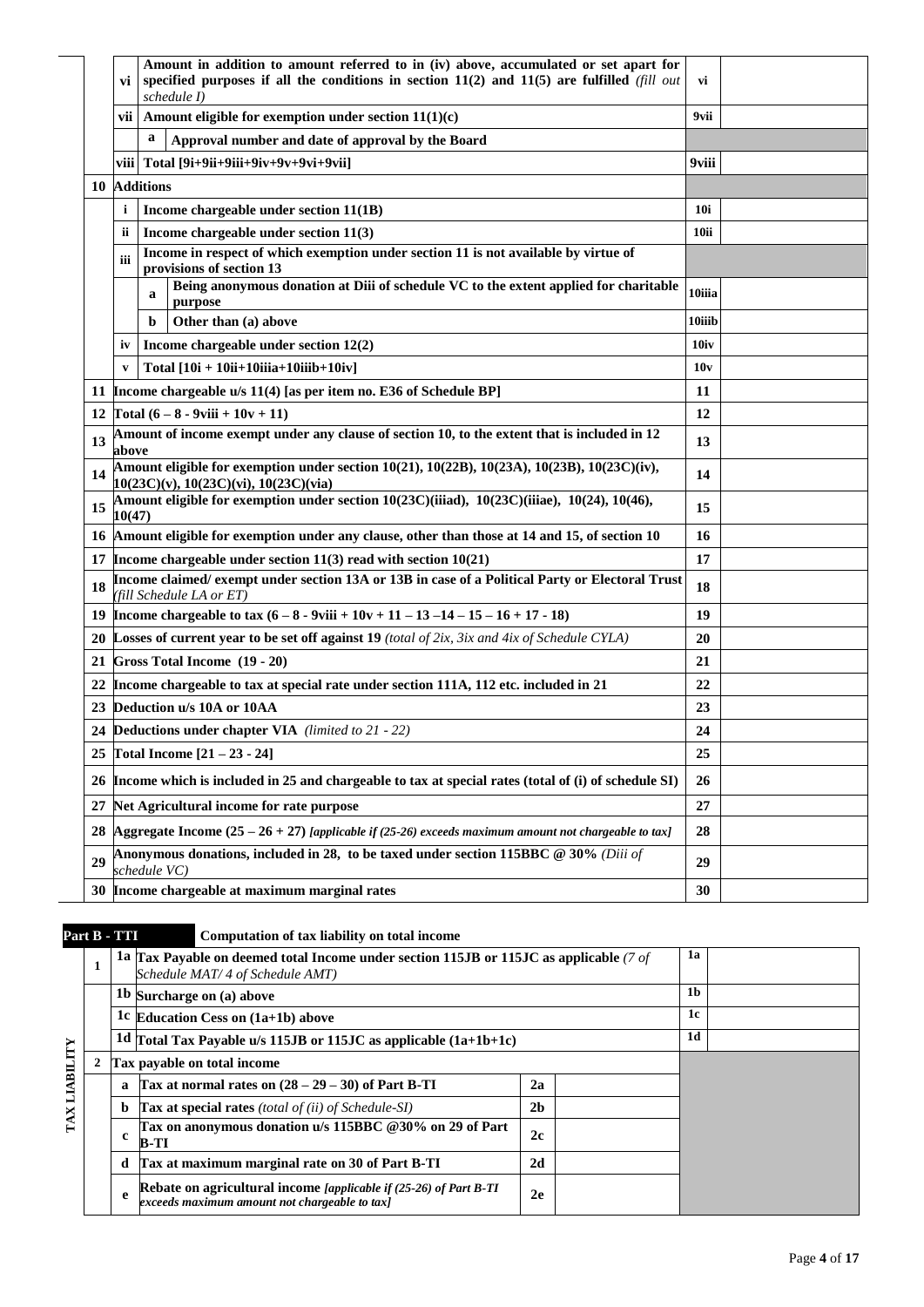|                   |    | f   Tax Payable on Total Income $(2a + 2b+2c+2d - 2e)$                                                                                                                                                                                                                         |                 |                                                                                                      | 2f  |  |
|-------------------|----|--------------------------------------------------------------------------------------------------------------------------------------------------------------------------------------------------------------------------------------------------------------------------------|-----------------|------------------------------------------------------------------------------------------------------|-----|--|
|                   | 3  | <b>Surcharge on 2f</b>                                                                                                                                                                                                                                                         |                 |                                                                                                      | 3   |  |
|                   | 4  | Education cess, including secondary and higher education cess on $(2f+3)$                                                                                                                                                                                                      |                 |                                                                                                      | 4   |  |
|                   | 5  | Gross tax liability $(2f+3+4)$                                                                                                                                                                                                                                                 |                 |                                                                                                      | 5   |  |
|                   | 6  | Gross tax payable (higher of 5 and 1d)                                                                                                                                                                                                                                         |                 |                                                                                                      | 6   |  |
|                   | 7  | Credit under section 115JAA/115JD of tax paid in earlier years (if 5 is more than 1d)<br>(5 of Schedule MATC/AMTC)                                                                                                                                                             |                 |                                                                                                      | 7   |  |
|                   | 8  | Tax payable after credit under section $115JAA/115JD$ [ $(6-7)$ ]                                                                                                                                                                                                              |                 |                                                                                                      | 8   |  |
|                   | 9  | <b>Tax relief</b>                                                                                                                                                                                                                                                              |                 |                                                                                                      |     |  |
|                   |    | Section 90/90A (2 of Schedule TR)<br>a                                                                                                                                                                                                                                         |                 |                                                                                                      |     |  |
|                   |    | Section 91 (3 of Schedule TR)<br>b                                                                                                                                                                                                                                             | 9 <sub>b</sub>  |                                                                                                      |     |  |
|                   |    | Total $(9a + 9b)$<br>c                                                                                                                                                                                                                                                         |                 |                                                                                                      | 9с  |  |
|                   | 10 | Net tax liability $(8-9c)$                                                                                                                                                                                                                                                     |                 |                                                                                                      | 10  |  |
|                   | 11 | Interest payable                                                                                                                                                                                                                                                               |                 |                                                                                                      |     |  |
|                   |    | For default in furnishing the return (section 234A)<br>$\mathbf{a}$                                                                                                                                                                                                            |                 |                                                                                                      |     |  |
|                   |    | For default in payment of advance tax (section 234B)<br>b                                                                                                                                                                                                                      |                 |                                                                                                      |     |  |
|                   |    | For deferment of advance tax (section 234C)<br>c                                                                                                                                                                                                                               |                 |                                                                                                      |     |  |
|                   |    | Total Interest Payable (11a+11b+11c)<br>d                                                                                                                                                                                                                                      |                 |                                                                                                      | 11d |  |
|                   | 12 | Aggregate liability $(10 + 11d)$                                                                                                                                                                                                                                               |                 |                                                                                                      | 12  |  |
|                   |    | 13 Taxes Paid                                                                                                                                                                                                                                                                  |                 |                                                                                                      |     |  |
|                   |    | <b>Advance Tax</b> (from Schedule-IT)<br>a                                                                                                                                                                                                                                     | 13a             |                                                                                                      |     |  |
|                   |    | TDS (column 8 of Schedule-TDS)<br>$\mathbf b$                                                                                                                                                                                                                                  | 13 <sub>b</sub> |                                                                                                      |     |  |
| <b>TAXES PAID</b> |    | TCS (column 7 of Schedule-TCS)<br>c                                                                                                                                                                                                                                            | 13c             |                                                                                                      |     |  |
|                   |    | d<br>Self-Assessment Tax (from Schedule-IT)                                                                                                                                                                                                                                    | 13d             |                                                                                                      |     |  |
|                   |    | e<br>Total Taxes Paid $(13a+13b+13c+13d)$                                                                                                                                                                                                                                      |                 |                                                                                                      | 13e |  |
|                   | 14 | <b>Amount payable</b> ( <i>Enter if 12 is greater than 13e, else enter 0</i> )                                                                                                                                                                                                 |                 |                                                                                                      | 14  |  |
|                   | 15 | $\mathbb R$ efund(If 13e is greater than 12) (refund, if any, will be directly credited into the bank account)                                                                                                                                                                 |                 | 15                                                                                                   |     |  |
|                   | 16 | Enter your bank account number (the number should be 9<br>digits or more as per Core banking solution of the bank)                                                                                                                                                             |                 |                                                                                                      |     |  |
|                   |    | 17 IFS Code                                                                                                                                                                                                                                                                    |                 | Type of Account (tick as applicable $\boxtimes$ ) $\Box$ Cash credit, $\Box$ Current, $\Box$ Savings |     |  |
|                   | 18 | Do vou have.-<br>(i) any asset (including financial interest in any entity) located outside India or<br>(ii) signing authority in any account located outside India?<br><i>applicable only in case of a resident]</i><br>[Ensure Schedule FA is filed up if the answer is Yes] | $\Box$ Yes      | $\square$ No                                                                                         |     |  |

### **VERIFICATION**

I, son/ daughter of , holding permanent account number \_\_\_\_\_\_\_\_\_\_\_\_\_\_\_\_\_\_\_\_ solemnly declare that to the best of my knowledge and belief, the information given in the return and the schedules, statements, etc accompanying it is correct and complete and that the amount of total income and other particulars shown therein are truly stated and are in accordance with the provisions of the Income-tax Act, 1961, in respect of income chargeable to income-tax for the previous year relevant to the assessment year **2014-15**. I further declare that I am making this return in my capacity as \_\_\_\_\_\_\_\_\_\_\_\_\_\_\_\_\_\_\_\_\_\_\_\_\_\_\_\_\_ and I am also competent to make this return and verify it.

**Place Date Date Sign here →** 

| <b>Schedule I</b>                  |                                                                 | Details of amounts accumulated / set apart within the meaning of section $11(2)$ |                                                                                                                      |                                                                                           |                                                                                                                |                                                                                           |                                                                                                   |  |  |  |  |  |  |
|------------------------------------|-----------------------------------------------------------------|----------------------------------------------------------------------------------|----------------------------------------------------------------------------------------------------------------------|-------------------------------------------------------------------------------------------|----------------------------------------------------------------------------------------------------------------|-------------------------------------------------------------------------------------------|---------------------------------------------------------------------------------------------------|--|--|--|--|--|--|
| Year of<br>accumulation<br>(F.Yr.) | Amount<br>accumulate<br>d in the<br>year of<br>accumulatio<br>n | <b>Purpose of</b><br>accumulation                                                | Amount<br>applied for<br>charitable/<br>religious<br>purposes<br>upto the<br>beginning<br>of the<br>previous<br>vear | <b>Amount invested</b><br>or deposited in<br>the modes<br>specified in<br>section $11(5)$ | <b>Amounts</b><br>applied<br>for<br>charitable<br>0r<br>religious<br>purpose<br>during the<br>previous<br>vear | <b>Balance</b><br>amount<br>available<br>for<br>application<br>$(7) = (2) -$<br>$(4)-(6)$ | Amount<br>deemed to<br>be income<br>within<br>meaning of<br>sub-section<br>$(3)$ of<br>section 11 |  |  |  |  |  |  |
| $\bf(1)$                           | (2)                                                             | (3)                                                                              | (4)                                                                                                                  | (5)                                                                                       | (6)                                                                                                            | (7)                                                                                       | (8)                                                                                               |  |  |  |  |  |  |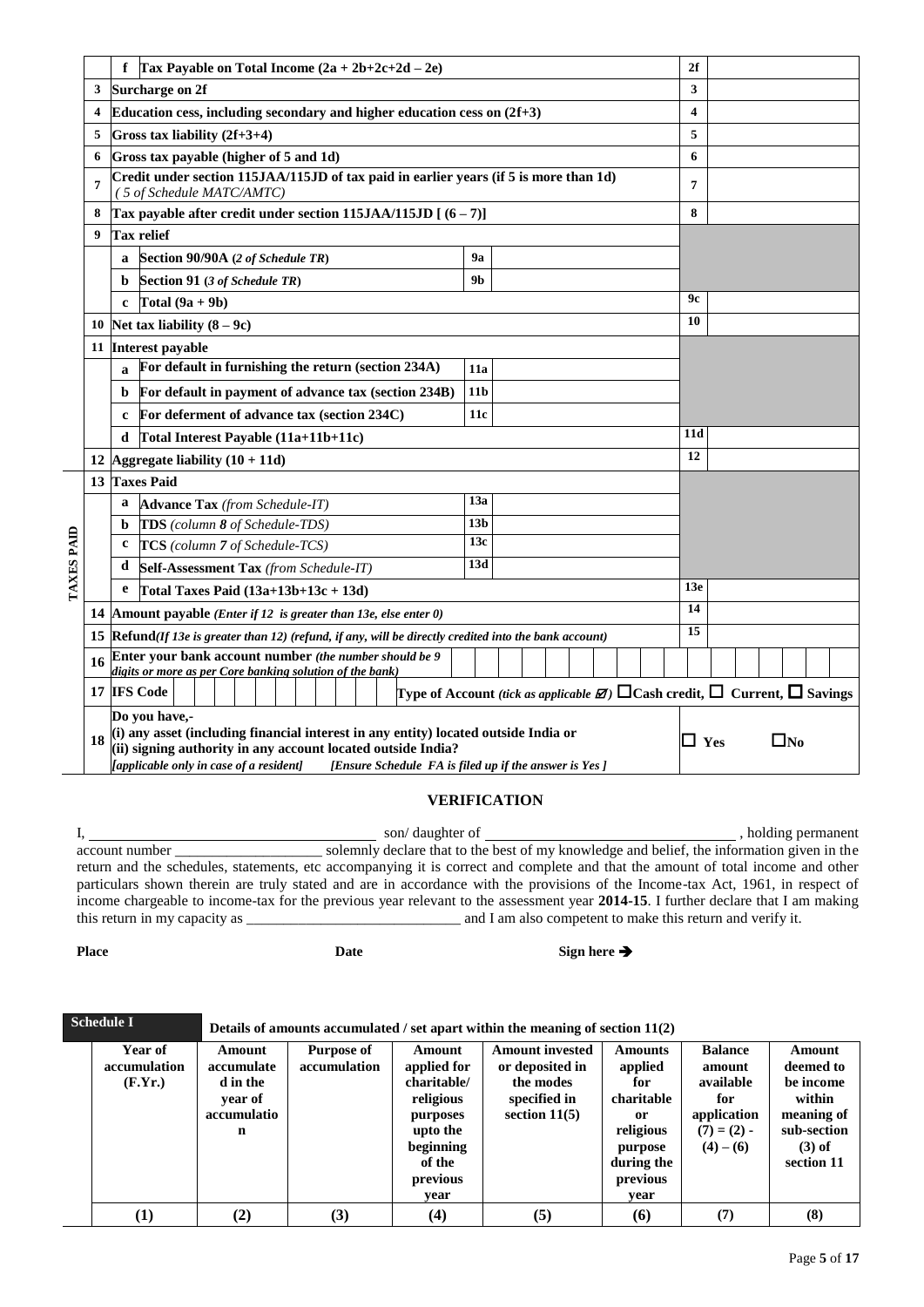| <b>Total</b> |  |  |  |  |
|--------------|--|--|--|--|

|                                | <b>Schedule J</b> |                                                                                                                                                      | Statement showing the investment of all funds as on the last day of the previous year |                                                                                     |                          |                                   |                                                    |  |                                         |                                |                                                                                                                                                                 |
|--------------------------------|-------------------|------------------------------------------------------------------------------------------------------------------------------------------------------|---------------------------------------------------------------------------------------|-------------------------------------------------------------------------------------|--------------------------|-----------------------------------|----------------------------------------------------|--|-----------------------------------------|--------------------------------|-----------------------------------------------------------------------------------------------------------------------------------------------------------------|
|                                | $\mathbf A$       | Balance in the corpus fund as on the last day of the previous year                                                                                   |                                                                                       |                                                                                     |                          |                                   |                                                    |  |                                         | $\overline{\text{Rs.}}$        |                                                                                                                                                                 |
|                                |                   | ii Balance in the non-corpus fund as on the last day of the year                                                                                     |                                                                                       |                                                                                     |                          |                                   |                                                    |  | $\mathbf{Rs.}$                          |                                |                                                                                                                                                                 |
|                                | B                 | Details of investment/deposits made under section 11(5)                                                                                              |                                                                                       |                                                                                     |                          |                                   |                                                    |  |                                         |                                |                                                                                                                                                                 |
|                                | <b>SI</b><br>No   | Mode of investment as per section $11(5)$                                                                                                            |                                                                                       |                                                                                     |                          | Date of investment                | Date of maturity                                   |  |                                         | <b>Amount of</b><br>investment | <b>Maturity</b> amount                                                                                                                                          |
|                                | (1)               |                                                                                                                                                      | (2)                                                                                   |                                                                                     |                          | (3)                               | (4)                                                |  |                                         | (5)                            | (6)                                                                                                                                                             |
|                                | $\mathbf{i}$      | <b>Investment in Government Saving Scheme</b>                                                                                                        |                                                                                       |                                                                                     |                          |                                   |                                                    |  |                                         |                                |                                                                                                                                                                 |
|                                | ii                | <b>Post Office Saving Bank</b>                                                                                                                       |                                                                                       |                                                                                     |                          |                                   |                                                    |  |                                         |                                |                                                                                                                                                                 |
|                                | iii               | <b>Deposit in Schedule Bank or co-operating</b><br>societies as per section $11(5)(iii)$                                                             |                                                                                       |                                                                                     |                          |                                   |                                                    |  |                                         |                                |                                                                                                                                                                 |
|                                | iv                | <b>Investment in UTI</b>                                                                                                                             |                                                                                       |                                                                                     |                          |                                   |                                                    |  |                                         |                                |                                                                                                                                                                 |
|                                | V                 | <b>Any Other</b>                                                                                                                                     |                                                                                       |                                                                                     |                          |                                   |                                                    |  |                                         |                                |                                                                                                                                                                 |
|                                | vi                | <b>TOTAL</b>                                                                                                                                         |                                                                                       |                                                                                     |                          |                                   |                                                    |  |                                         |                                |                                                                                                                                                                 |
|                                | $\mathbf C$       | Investment held at any time during the previous year (s) in concern (s) in which persons referred to in section<br>13(3) have a substantial interest |                                                                                       |                                                                                     |                          |                                   |                                                    |  |                                         |                                |                                                                                                                                                                 |
| DETAILS OF INVESTMENT OF FUNDS | <b>SI</b><br>No   | Name and address<br>of the concern                                                                                                                   | Where the concern<br>is a company<br>(tick as applicable<br>☑                         |                                                                                     | Number of<br>shares held | <b>Class of</b><br>shares<br>held | <b>Nominal</b><br>value<br>of<br>the<br>investment |  | <b>Income from</b><br>the<br>investment |                                | Whether the amount in col (6)<br>exceeds 5 percent of the<br>capital of the concern during<br>the previous year<br>(tick as applicable $\mathbf{\mathcal{D}}$ ) |
|                                | (1)               | (2)                                                                                                                                                  | (3)                                                                                   |                                                                                     | (4)                      | (5)                               | (6)                                                |  | (7)                                     |                                | (8)                                                                                                                                                             |
|                                | $\mathbf{i}$      |                                                                                                                                                      | $\Box$ Yes $\Box$ No                                                                  |                                                                                     |                          |                                   |                                                    |  |                                         |                                | $\Box$ Yes $\Box$ No                                                                                                                                            |
|                                | ii                |                                                                                                                                                      | $\Box$ No<br>$\Box$ Yes                                                               |                                                                                     |                          |                                   |                                                    |  |                                         | $\Box$ Yes                     | $\Box$ No                                                                                                                                                       |
|                                | iii               |                                                                                                                                                      | $\Box$ No<br>$\Box$ Yes                                                               |                                                                                     |                          |                                   |                                                    |  |                                         | $\Box$ Yes                     | $\Box$ No                                                                                                                                                       |
|                                | iv                |                                                                                                                                                      | $\Box$ Yes<br>$\Box$ No                                                               |                                                                                     |                          |                                   |                                                    |  |                                         | $\Box$ Yes                     | $\Box$ No                                                                                                                                                       |
|                                | $\mathbf{v}$      |                                                                                                                                                      | $\Box$ No<br>$\Box$ Yes                                                               |                                                                                     |                          |                                   |                                                    |  |                                         | $\Box$ Yes                     | $\Box$ No                                                                                                                                                       |
|                                | vi                |                                                                                                                                                      | $\Box$ Yes $\Box$ No                                                                  |                                                                                     |                          |                                   |                                                    |  |                                         |                                | $\Box$ Yes $\Box$ No                                                                                                                                            |
|                                |                   | <b>TOTAL</b>                                                                                                                                         |                                                                                       |                                                                                     |                          |                                   |                                                    |  |                                         |                                |                                                                                                                                                                 |
|                                | D                 | Other investments as on the last day of the previous year                                                                                            |                                                                                       |                                                                                     |                          |                                   |                                                    |  |                                         |                                |                                                                                                                                                                 |
|                                | <b>SI</b><br>No   | Name and address of the<br>concern                                                                                                                   |                                                                                       | Whether the concern is<br>a company<br>(tick as applicable $\mathbf{\mathcal{D}}$ ) |                          |                                   | <b>Class of shares held</b>                        |  |                                         | Number of shares held          | <b>Nominal value</b><br>of investment                                                                                                                           |
|                                | (1)               | (2)                                                                                                                                                  |                                                                                       | (3)                                                                                 |                          |                                   | (4)                                                |  |                                         | (5)                            | (6)                                                                                                                                                             |
|                                | $\mathbf{i}$      | $\Box$ Yes $\Box$ No                                                                                                                                 |                                                                                       |                                                                                     |                          |                                   |                                                    |  |                                         |                                |                                                                                                                                                                 |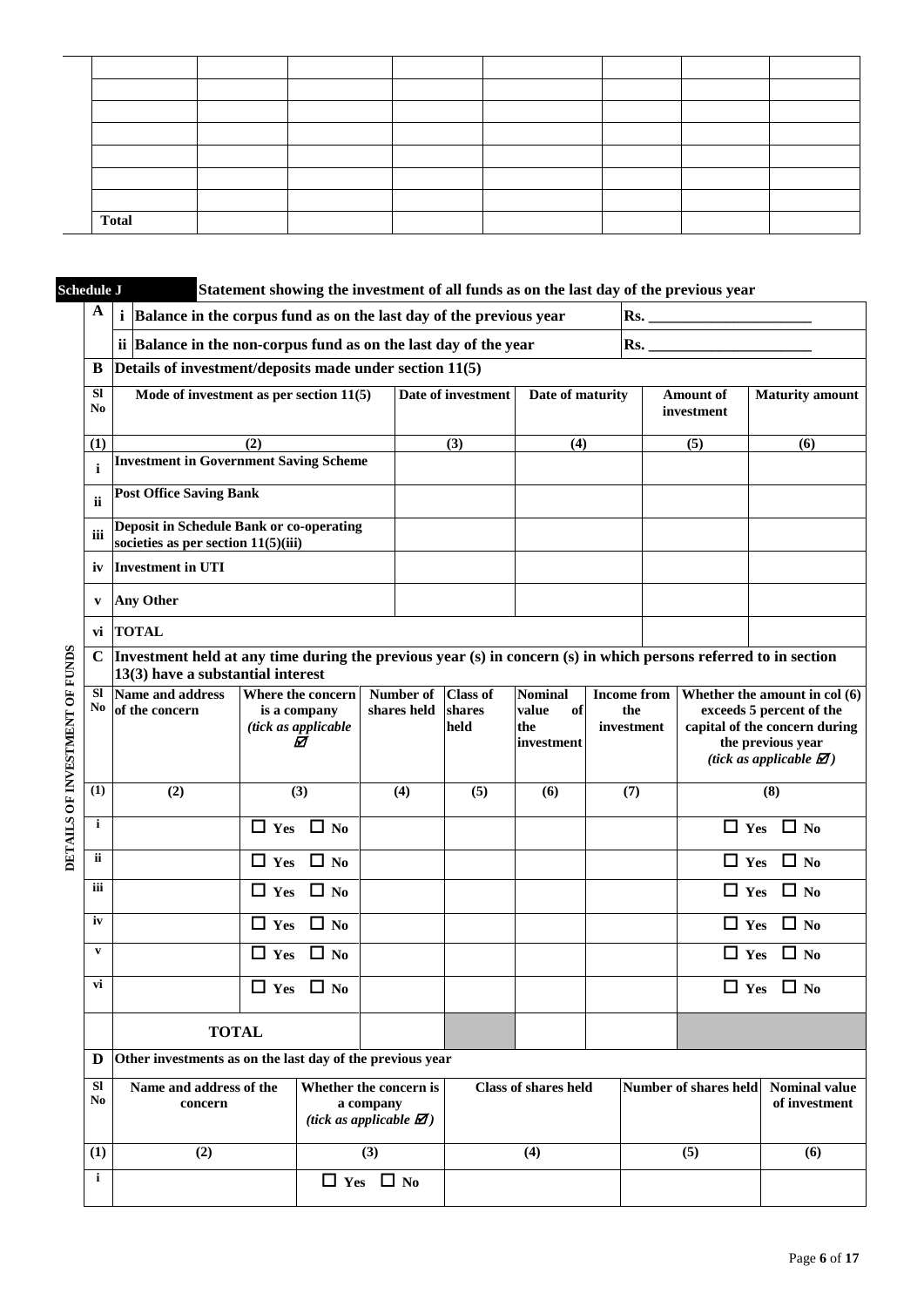| ii         |                                                                                                                                                    | $\Box$ Yes $\Box$ No  |  |                                              |  |                                 |
|------------|----------------------------------------------------------------------------------------------------------------------------------------------------|-----------------------|--|----------------------------------------------|--|---------------------------------|
| iii        |                                                                                                                                                    | $\Box$ Yes $\Box$ No  |  |                                              |  |                                 |
| iv         |                                                                                                                                                    | $\Box$ Yes $\Box$ No  |  |                                              |  |                                 |
| v          | <b>TOTAL</b>                                                                                                                                       |                       |  |                                              |  |                                 |
| E          | Voluntary contributions/donations received in kind but not converted into investments in the specified modes u/s 11(5)<br>within the time provided |                       |  |                                              |  |                                 |
| Sl.N       | Name and address of the<br>Value of                                                                                                                |                       |  | Amount out of (3) invested                   |  | <b>Balance to be treated as</b> |
| $\Omega$   | donor                                                                                                                                              | contribution/donation |  | in modes prescribed under<br>section $11(5)$ |  | income under section $11(3)$    |
| (1)        | (2)                                                                                                                                                | (3)                   |  | (4)                                          |  | (5)                             |
| i          |                                                                                                                                                    |                       |  |                                              |  |                                 |
| ii         |                                                                                                                                                    |                       |  |                                              |  |                                 |
| <b>iii</b> |                                                                                                                                                    |                       |  |                                              |  |                                 |
| iv         | <b>TOTAL</b>                                                                                                                                       |                       |  |                                              |  |                                 |

 $\overline{\phantom{a}}$ 

### **Schedule K Statement of particulars regarding the Author(s) / Founder(s) / Trustee(s) / Manager(s), etc., of the Trust or Institution**

| $\mathbf{A}$           | Name(s) of author(s) / founder(s) / Settlor(s) and address(es), if alive                                                                                                                                                                                                                   |            |  |  |  |  |  |
|------------------------|--------------------------------------------------------------------------------------------------------------------------------------------------------------------------------------------------------------------------------------------------------------------------------------------|------------|--|--|--|--|--|
| SI.                    | Name and address                                                                                                                                                                                                                                                                           | <b>PAN</b> |  |  |  |  |  |
|                        |                                                                                                                                                                                                                                                                                            |            |  |  |  |  |  |
|                        |                                                                                                                                                                                                                                                                                            |            |  |  |  |  |  |
|                        |                                                                                                                                                                                                                                                                                            |            |  |  |  |  |  |
| $\, {\bf B}$           | Name(s) of the person(s) who was / were trustee(s) / manager(s) during the previous year(s)                                                                                                                                                                                                |            |  |  |  |  |  |
| $\overline{\text{SL}}$ | Name and address                                                                                                                                                                                                                                                                           | <b>PAN</b> |  |  |  |  |  |
|                        |                                                                                                                                                                                                                                                                                            |            |  |  |  |  |  |
|                        |                                                                                                                                                                                                                                                                                            |            |  |  |  |  |  |
|                        |                                                                                                                                                                                                                                                                                            |            |  |  |  |  |  |
|                        |                                                                                                                                                                                                                                                                                            |            |  |  |  |  |  |
|                        |                                                                                                                                                                                                                                                                                            |            |  |  |  |  |  |
| $\mathbf C$            | Name(s) of the person(s) who has / have made substantial contribution to the trust / institution in terms of section<br>13(3)(b)                                                                                                                                                           |            |  |  |  |  |  |
| SI.                    | Name and address                                                                                                                                                                                                                                                                           | <b>PAN</b> |  |  |  |  |  |
|                        |                                                                                                                                                                                                                                                                                            |            |  |  |  |  |  |
|                        |                                                                                                                                                                                                                                                                                            |            |  |  |  |  |  |
|                        |                                                                                                                                                                                                                                                                                            |            |  |  |  |  |  |
|                        |                                                                                                                                                                                                                                                                                            |            |  |  |  |  |  |
|                        |                                                                                                                                                                                                                                                                                            |            |  |  |  |  |  |
| D                      | Name(s) of relative(s) of author(s), founder(s), trustee(s), manager(s), and substantial contributor(s) and where any<br>such author, founder, trustee, manager or substantial contributor is a Hindu undivided family, also the names of the<br>members of the family and their relatives |            |  |  |  |  |  |
| SI.                    | Name and address                                                                                                                                                                                                                                                                           | PAN        |  |  |  |  |  |
|                        |                                                                                                                                                                                                                                                                                            |            |  |  |  |  |  |
|                        |                                                                                                                                                                                                                                                                                            |            |  |  |  |  |  |
|                        |                                                                                                                                                                                                                                                                                            |            |  |  |  |  |  |
|                        |                                                                                                                                                                                                                                                                                            |            |  |  |  |  |  |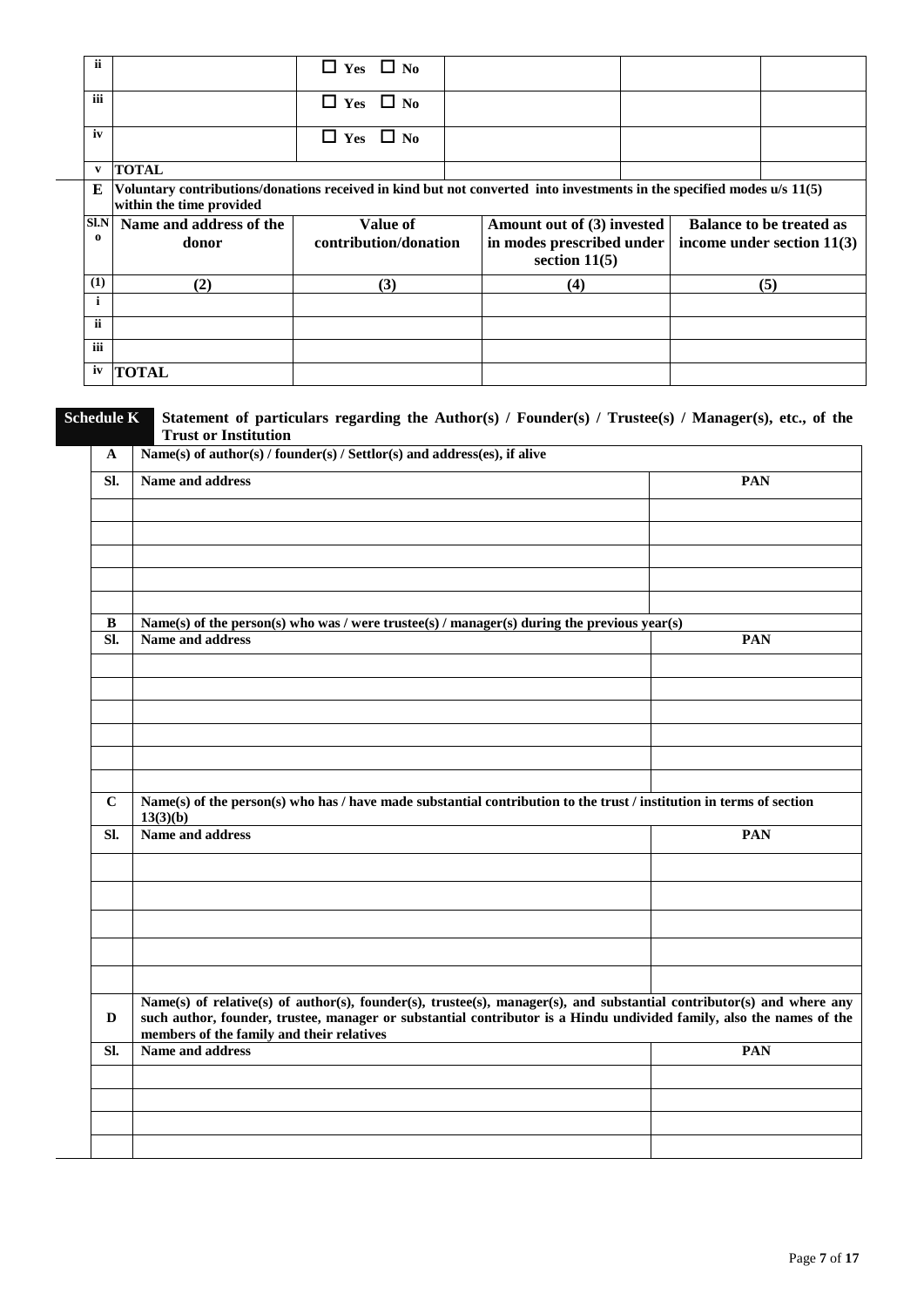| <b>Schedule LA</b> |              |                                                                                                                                                                                        | <b>Political Party</b>                                                                                                                                                                                                          |            |              |
|--------------------|--------------|----------------------------------------------------------------------------------------------------------------------------------------------------------------------------------------|---------------------------------------------------------------------------------------------------------------------------------------------------------------------------------------------------------------------------------|------------|--------------|
| ARTY               | л            |                                                                                                                                                                                        | Whether books of account were maintained? (tick as applicable $\mathbf{\mathcal{Z}}$ )                                                                                                                                          | $\Box$ Yes | $\square$ No |
|                    | $\mathbf{2}$ |                                                                                                                                                                                        | Whether record of each voluntary contribution in excess of twenty thousand rupees<br>(including name and address of the person who has made such contribution) were<br>maintained? (tick as applicable $\mathbf{\mathcal{D}}$ ) | $\Box$ Yes | No.<br>α.    |
|                    | 3            |                                                                                                                                                                                        | Whether the accounts have been audited? (tick as applicable $\mathbf{\mathcal{Z}}$ )                                                                                                                                            | $\Box$ Yes | $\Box$ No    |
|                    |              |                                                                                                                                                                                        | If yes, date of audit (DD/MM/YYYY)                                                                                                                                                                                              |            |              |
|                    | 4            | Whether the report under sub-section (3) of section 29C of the Representation of the<br>People Act, 1951 for the financial year has been submitted? (tick as applicable $\mathbb{Z}$ ) | $\Box$ Yes                                                                                                                                                                                                                      | No.<br>α.  |              |
|                    | 5            | If yes, then date of submission of the report (DD/MM/YYYY)                                                                                                                             |                                                                                                                                                                                                                                 |            |              |

**Schedule ET Electoral Trust**

|                  | 1              |                       | Whether books of account were maintained? (tick as applicable $\mathbf{\mathcal{Z}}$ )                                                                                                                                               |                  | $\Box$ Yes    |   | $\Box$ No      |
|------------------|----------------|-----------------------|--------------------------------------------------------------------------------------------------------------------------------------------------------------------------------------------------------------------------------------|------------------|---------------|---|----------------|
|                  | $\overline{2}$ |                       | Whether record of each voluntary contribution (including name, address and PAN of the<br>person who has made such contribution along with the mode of contribution) were<br>maintained? (tick as applicable $\mathbf{\mathcal{Z}}$ ) |                  | $\Box$ Yes    | 0 | N <sub>0</sub> |
|                  | 3              |                       | Whether record of each person (including name, address and PAN of such person) to<br>whom voluntary contribution has been distributed was maintained? (tick as applicable $\mathbb{Z}$ )                                             | $\Box$ Yes       |               |   | N <sub>0</sub> |
|                  | 4              |                       | Whether the accounts have been audited? (tick as applicable $\mathbf{\mathcal{Z}}$ )                                                                                                                                                 | $\Box$ Yes<br>П. |               |   | N <sub>0</sub> |
| TRUST            |                |                       | If yes, date of audit (DD/MM/YYYY)                                                                                                                                                                                                   |                  |               |   |                |
| <b>ELECTORAL</b> | 5              |                       | Whether the report as per rule 17CA(14) furnished to the Commissioner of Income-tax<br>or Director of Income-tax?(tick as applicable $\mathbf{\mathcal{Z}}$ )                                                                        |                  | $\square$ Yes | п | No             |
|                  | 6              |                       | Details of voluntary contribution                                                                                                                                                                                                    |                  |               |   |                |
|                  |                | i                     | Opening balance as on 1 <sup>st</sup> April                                                                                                                                                                                          | $\mathbf i$      |               |   |                |
|                  |                | $\bullet\bullet$<br>n | Voluntary contribution received during the year                                                                                                                                                                                      | <b>ii</b>        |               |   |                |
|                  |                | $\cdots$<br>ш         | Total $(i + ii)$                                                                                                                                                                                                                     | iii              |               |   |                |
|                  |                | iv                    | <b>Amount distributed to Political parties</b>                                                                                                                                                                                       | iv               |               |   |                |
|                  |                | $\mathbf{v}$          | Amount spent on managing the affairs of the Trust                                                                                                                                                                                    | V                |               |   |                |
|                  |                | vi                    | Total $(iv + v)$                                                                                                                                                                                                                     | vi               |               |   |                |
|                  |                | vii                   | Closing balance as on $31st March (iii - vi)$                                                                                                                                                                                        | vii              |               |   |                |

# **Schedule HP Details of Income from House Property** *(Please refer to instructions)*

|                 | <b>Address of property 1</b>                                                                                                                                   | <b>Town/City</b>      |                               | <b>State</b>                    |                                     | <b>PIN Code</b> |  |  |  |  |
|-----------------|----------------------------------------------------------------------------------------------------------------------------------------------------------------|-----------------------|-------------------------------|---------------------------------|-------------------------------------|-----------------|--|--|--|--|
|                 |                                                                                                                                                                |                       |                               |                                 |                                     |                 |  |  |  |  |
|                 | Is the property co-owned? $\Box$ Yes<br>$\Box$ No (if "YES" please enter following details)                                                                    |                       |                               |                                 |                                     |                 |  |  |  |  |
|                 | Your percentage of share in the property                                                                                                                       |                       |                               |                                 |                                     |                 |  |  |  |  |
|                 | Name of Co-owner(s)                                                                                                                                            |                       | PAN of Co-owner(s) (optional) |                                 | <b>Percentage Share in Property</b> |                 |  |  |  |  |
| T               |                                                                                                                                                                |                       |                               |                                 |                                     |                 |  |  |  |  |
| $\mathbf{I}$    |                                                                                                                                                                |                       |                               |                                 |                                     |                 |  |  |  |  |
| $(Tick)$ $\Box$ | П<br>if let out                                                                                                                                                | <b>Name of Tenant</b> |                               | <b>PAN</b> of Tenant (optional) |                                     |                 |  |  |  |  |
| a               | Annual letable value or rent received or receivable (higher of the two, if let out for whole of<br>the year, lower of the two if let out for part of the year) |                       |                               |                                 | 1a                                  |                 |  |  |  |  |
| b               | The amount of rent which cannot be realized                                                                                                                    | 1 <sub>b</sub>        |                               |                                 |                                     |                 |  |  |  |  |
| c               | Tax paid to local authorities                                                                                                                                  |                       | 1c                            |                                 |                                     |                 |  |  |  |  |
| d               | Total $(1b + 1c)$                                                                                                                                              |                       | 1 <sub>d</sub>                |                                 |                                     |                 |  |  |  |  |
| e               | Annual value $(1a - 1d)$ (nil, if self-occupied etc. as per section 23(2)of the Act)                                                                           |                       |                               |                                 | 1e                                  |                 |  |  |  |  |
|                 | 30% of 1e                                                                                                                                                      |                       | 1 <sub>f</sub>                |                                 |                                     |                 |  |  |  |  |
| g               | Interest payable on borrowed capital                                                                                                                           |                       | 1g                            |                                 |                                     |                 |  |  |  |  |
| h               | Total $(1f + 1g)$                                                                                                                                              |                       |                               |                                 | 1 <sub>h</sub>                      |                 |  |  |  |  |
|                 | Income from house property $1(1f-1i)$                                                                                                                          |                       |                               |                                 | 1i                                  |                 |  |  |  |  |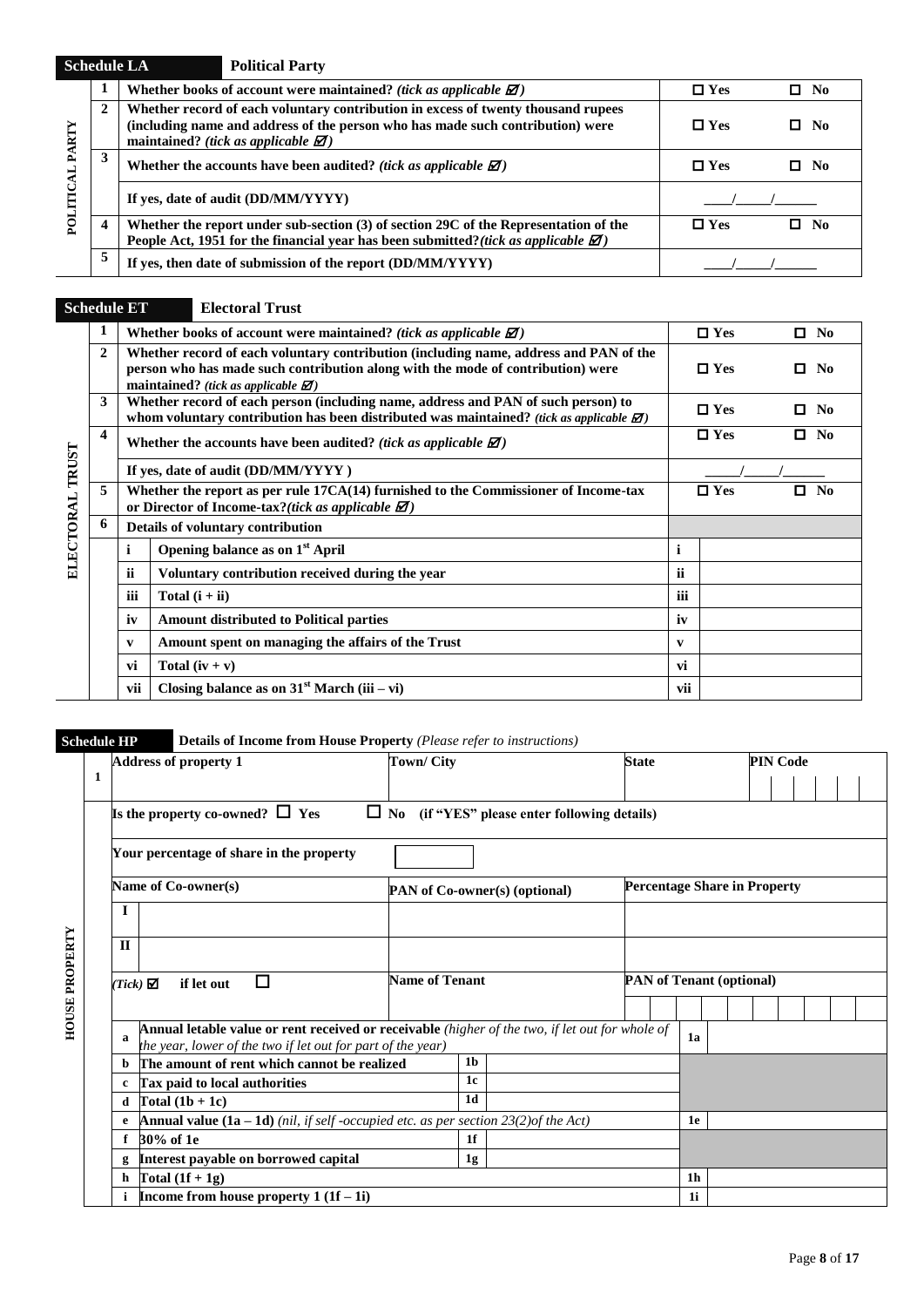|              | <b>Address of property 2</b>                                                                   |                                                                                                                                                               |                       | <b>Town/City</b><br><b>State</b>                                     |                                                     |                                 |                |  | <b>PIN Code</b> |  |  |  |  |  |
|--------------|------------------------------------------------------------------------------------------------|---------------------------------------------------------------------------------------------------------------------------------------------------------------|-----------------------|----------------------------------------------------------------------|-----------------------------------------------------|---------------------------------|----------------|--|-----------------|--|--|--|--|--|
| $\mathbf{2}$ |                                                                                                |                                                                                                                                                               |                       |                                                                      |                                                     |                                 |                |  |                 |  |  |  |  |  |
|              | Is the property co-owned? $\Box$ Yes                                                           |                                                                                                                                                               |                       |                                                                      | $\Box$ No (if "YES" please enter following details) |                                 |                |  |                 |  |  |  |  |  |
|              | Your percentage of share in the property.                                                      |                                                                                                                                                               |                       |                                                                      |                                                     |                                 |                |  |                 |  |  |  |  |  |
|              | Name of Co-owner(s)                                                                            |                                                                                                                                                               |                       | <b>Percentage Share in Property</b><br>PAN of Co-owner(s) (optional) |                                                     |                                 |                |  |                 |  |  |  |  |  |
|              | $\mathbf{I}$                                                                                   |                                                                                                                                                               |                       |                                                                      |                                                     |                                 |                |  |                 |  |  |  |  |  |
|              |                                                                                                |                                                                                                                                                               |                       |                                                                      |                                                     |                                 |                |  |                 |  |  |  |  |  |
|              | $\Pi$                                                                                          |                                                                                                                                                               |                       |                                                                      |                                                     |                                 |                |  |                 |  |  |  |  |  |
|              | if let out<br>$(Tick)$ $\Box$                                                                  | П                                                                                                                                                             | <b>Name of Tenant</b> |                                                                      |                                                     | <b>PAN of Tenant (optional)</b> |                |  |                 |  |  |  |  |  |
|              |                                                                                                |                                                                                                                                                               |                       |                                                                      |                                                     |                                 |                |  |                 |  |  |  |  |  |
|              | а                                                                                              | Annual letable value or rent received/ receivable (higher of the two, if let out for whole of<br>the year, lower of the two, if let out for part of the year) |                       |                                                                      |                                                     |                                 | 2a             |  |                 |  |  |  |  |  |
|              | <b>b</b> The amount of rent which cannot be realized                                           |                                                                                                                                                               |                       | 2 <sub>b</sub>                                                       |                                                     |                                 |                |  |                 |  |  |  |  |  |
|              | Tax paid to local authorities<br>$\mathbf{c}$                                                  |                                                                                                                                                               |                       | 2c                                                                   |                                                     |                                 |                |  |                 |  |  |  |  |  |
|              | Total $(2b + 2c)$<br>d                                                                         |                                                                                                                                                               |                       | 2d                                                                   |                                                     |                                 |                |  |                 |  |  |  |  |  |
|              | Annual value $(2a - 2d)$                                                                       |                                                                                                                                                               |                       |                                                                      |                                                     |                                 | 2e             |  |                 |  |  |  |  |  |
|              | 30% of 2f                                                                                      |                                                                                                                                                               |                       | 2f                                                                   |                                                     |                                 |                |  |                 |  |  |  |  |  |
|              |                                                                                                | Interest payable on borrowed capital                                                                                                                          |                       | 2g                                                                   |                                                     |                                 |                |  |                 |  |  |  |  |  |
|              | h Total $(2f + 2g)$                                                                            |                                                                                                                                                               |                       |                                                                      |                                                     |                                 | 2 <sub>h</sub> |  |                 |  |  |  |  |  |
|              | Income from house property $2(2e-2h)$                                                          |                                                                                                                                                               |                       |                                                                      |                                                     |                                 | 2i             |  |                 |  |  |  |  |  |
| 3            | Income under the head "Income from house property"                                             |                                                                                                                                                               |                       |                                                                      |                                                     |                                 |                |  |                 |  |  |  |  |  |
|              | $\mathbf{a}$                                                                                   | Rent of earlier years realized under section 25A/AA                                                                                                           |                       |                                                                      |                                                     |                                 | 3a             |  |                 |  |  |  |  |  |
|              | b Arrears of rent received during the year under section 25B after deducting 30%               |                                                                                                                                                               |                       |                                                                      |                                                     |                                 | 3 <sub>b</sub> |  |                 |  |  |  |  |  |
|              | c $\int \text{Total} (1i + 2i + 3a + 3b)$ (if negative take the figure to 2i of schedule CYLA) |                                                                                                                                                               |                       |                                                                      |                                                     |                                 | 3c             |  |                 |  |  |  |  |  |

# **Schedule CG Capital Gains**

|               | A Short-term capital gain                                |              |     |                                                                                             |                |  |                |  |
|---------------|----------------------------------------------------------|--------------|-----|---------------------------------------------------------------------------------------------|----------------|--|----------------|--|
|               |                                                          |              |     | 1 From assets (shares/units) where section 111A is applicable (STT paid)                    |                |  |                |  |
|               |                                                          | $\mathbf{a}$ |     | <b>Full value of consideration</b>                                                          | 1a             |  |                |  |
|               |                                                          |              |     | <b>b</b> Deductions under section 48                                                        |                |  |                |  |
|               |                                                          |              | i   | <b>Cost of acquisition</b>                                                                  | bi             |  |                |  |
|               |                                                          |              | ii. | <b>Cost of Improvement</b>                                                                  | bii            |  |                |  |
|               |                                                          |              |     | iii Expenditure on transfer                                                                 | biii           |  |                |  |
|               |                                                          |              |     | iv $\text{Total} \left( \mathbf{i} + \mathbf{ii} + \mathbf{iii} \right)$                    | biv            |  |                |  |
|               |                                                          |              |     | c Balance $(1a - biv)$                                                                      | 1 <sub>c</sub> |  |                |  |
|               |                                                          |              |     | d Loss, if any, to be ignored under section $94(7)$ or<br>94(8) (Enter positive value only) | 1 <sub>d</sub> |  |                |  |
|               |                                                          |              |     | Short-term capital gain $(1c + 1d)$                                                         |                |  | <b>A1e</b>     |  |
|               | 2 From assets where section 111A is not applicable       |              |     |                                                                                             |                |  |                |  |
|               |                                                          |              |     | a Full value of consideration                                                               | 2a             |  |                |  |
|               |                                                          |              |     | <b>b</b> Deductions under section 48                                                        |                |  |                |  |
|               |                                                          |              | i.  | <b>Cost of acquisition</b>                                                                  | hi             |  |                |  |
|               |                                                          |              | ii. | <b>Cost of Improvement</b>                                                                  | bii            |  |                |  |
|               |                                                          |              |     | iii Expenditure on transfer                                                                 | biii           |  |                |  |
|               |                                                          |              | iv  | Total $(i + ii + iii)$                                                                      | biv            |  |                |  |
|               |                                                          |              |     | c Balance $(2a - biv)$                                                                      | 2c             |  |                |  |
|               |                                                          |              |     | d Loss, if any, to be ignored under section $94(7)$ or<br>94(8) (Enter positive value only) | 2d             |  |                |  |
|               |                                                          |              |     | e Short-term capital gain $(2c + 2d)$                                                       |                |  | 2e             |  |
|               | 3                                                        |              |     | Deemed short term capital gain on depreciable assets                                        |                |  | A3             |  |
|               | 4                                                        |              |     | Exemption u/s 11(1A)                                                                        |                |  | A <sub>4</sub> |  |
|               | 5                                                        |              |     | Total short term capital gain $(A1e + 2e + A3 - A4)$                                        |                |  | A <sub>5</sub> |  |
|               |                                                          |              |     | <b>B</b> Long term capital gain                                                             |                |  |                |  |
| CAPITAL GAINS |                                                          |              |     | From asset where proviso under section $112(1)$ is not applicable                           |                |  |                |  |
|               | <b>Full value of consideration</b><br>1a<br>$\mathbf{a}$ |              |     |                                                                                             |                |  |                |  |
|               |                                                          |              |     | <b>Deductions under section 48</b>                                                          |                |  |                |  |
|               |                                                          |              |     |                                                                                             |                |  |                |  |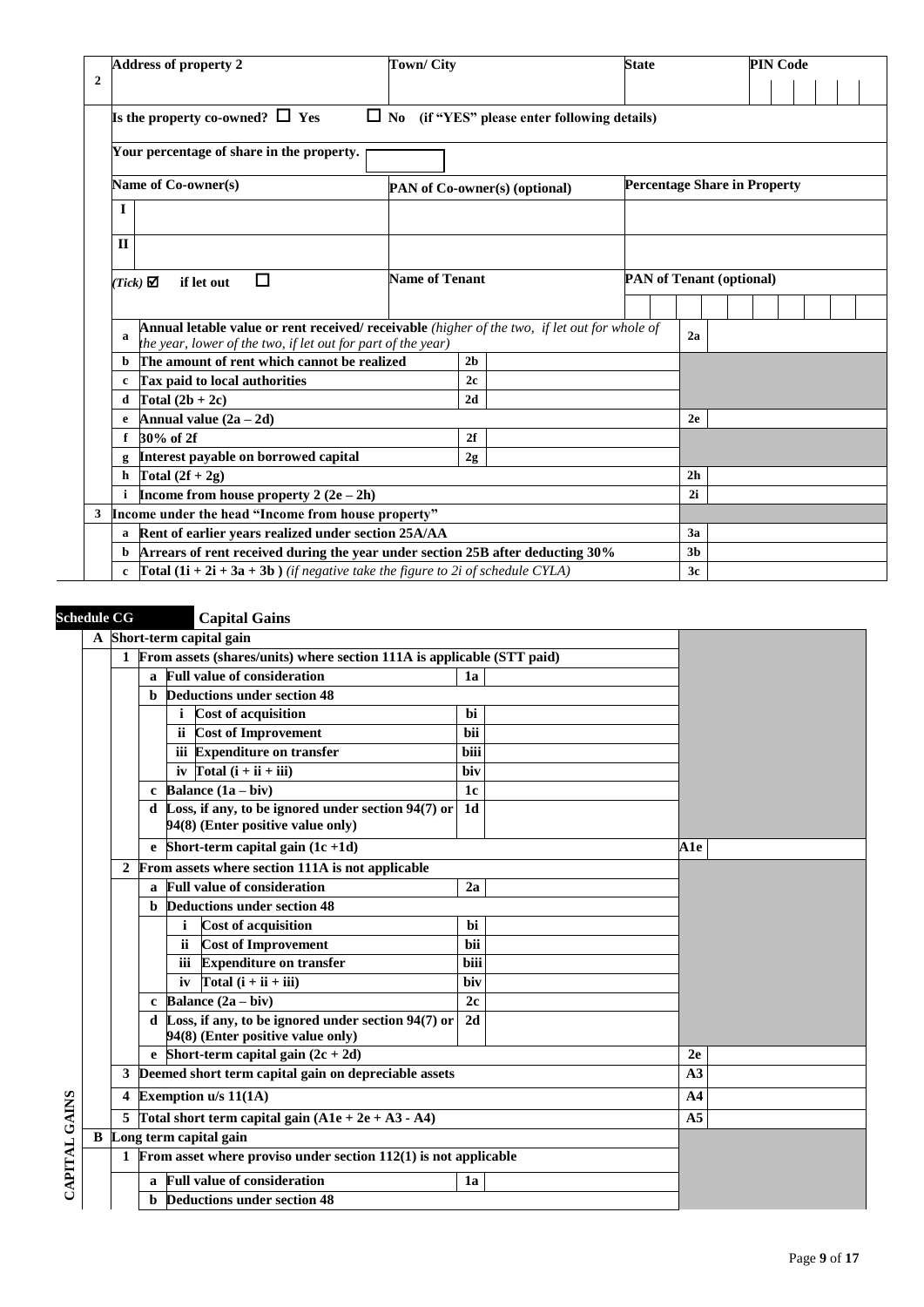|                                                                                           |                                                                                        | Cost of acquisition after indexation                                                       | bi         |  |                 |  |
|-------------------------------------------------------------------------------------------|----------------------------------------------------------------------------------------|--------------------------------------------------------------------------------------------|------------|--|-----------------|--|
|                                                                                           | ij                                                                                     | Cost of improvement after indexation                                                       | <b>bii</b> |  |                 |  |
|                                                                                           | ш                                                                                      | <b>Expenditure on transfer</b>                                                             | biii       |  |                 |  |
|                                                                                           | iv                                                                                     | $Total (bi + bii + biii)$                                                                  | biv        |  |                 |  |
|                                                                                           |                                                                                        | c Balance $(1a - biv)$                                                                     | 1c         |  |                 |  |
|                                                                                           | d Exemption $u/s 11(1A)$                                                               |                                                                                            |            |  |                 |  |
|                                                                                           |                                                                                        | e Long-term capital gains where proviso under section 112(1) is not applicable $(1c - 1d)$ |            |  | B <sub>1e</sub> |  |
| 2                                                                                         | From asset where proviso under section $112(1)$ is applicable (without indexation)     |                                                                                            |            |  |                 |  |
|                                                                                           | a Full value of consideration<br>2a                                                    |                                                                                            |            |  |                 |  |
|                                                                                           |                                                                                        | <b>b</b> Deductions under section 48                                                       |            |  |                 |  |
|                                                                                           |                                                                                        | Cost of acquisition without indexation                                                     | bi         |  |                 |  |
|                                                                                           | <b>ii</b>                                                                              | Cost of improvement without indexation                                                     | bii        |  |                 |  |
|                                                                                           | iii                                                                                    | <b>Expenditure on transfer</b>                                                             | biii       |  |                 |  |
|                                                                                           | iv                                                                                     | Total $(bi + bii + biii)$                                                                  | biv        |  |                 |  |
|                                                                                           | c Balance $(2a - biv)$<br>2c                                                           |                                                                                            |            |  |                 |  |
|                                                                                           | d Exemption $u/s 11(1A)$                                                               |                                                                                            |            |  | 2d              |  |
|                                                                                           | e Long-term capital gains where proviso under section 112(1) is applicable $(2c - 2d)$ |                                                                                            |            |  | B <sub>2e</sub> |  |
| 3 Total long term capital gain $(B1e + B2e)$                                              |                                                                                        |                                                                                            |            |  |                 |  |
| C Income chargeable under the head "CAPITAL GAINS" $(AS + B3)$ (enter B3 as nil, if loss) |                                                                                        |                                                                                            |            |  | $\mathbf C$     |  |

**Schedule OS Income from other sources**

|                      | 1 | <b>Income</b>                                                        |                                                                                                                                                                                   |                |      |       |  |
|----------------------|---|----------------------------------------------------------------------|-----------------------------------------------------------------------------------------------------------------------------------------------------------------------------------|----------------|------|-------|--|
|                      |   | a                                                                    | <b>Dividends</b> , Gross                                                                                                                                                          | 1a             |      |       |  |
|                      |   | b                                                                    | <b>Interest, Gross</b>                                                                                                                                                            | 1 <sub>b</sub> |      |       |  |
|                      |   | c                                                                    | Rental income from machinery, plants, buildings, etc., Gross                                                                                                                      | 1c             |      |       |  |
|                      |   | d                                                                    | Others, Gross (excluding income from owning race<br>horses)Mention the source                                                                                                     |                |      |       |  |
|                      |   |                                                                      | Income from winnings from lotteries, crossword puzzles<br>etc.                                                                                                                    | 1di            |      |       |  |
|                      |   |                                                                      | <b>ii</b>                                                                                                                                                                         | 1dii           |      |       |  |
|                      |   |                                                                      | iii                                                                                                                                                                               | 1diii          |      |       |  |
|                      |   |                                                                      | iv $\Gamma$ otal (1di + 1dii+ 1diii)                                                                                                                                              | 1div           |      |       |  |
|                      |   |                                                                      | $[Total (1a + 1b + 1c + 1div)]$                                                                                                                                                   | 1e             |      |       |  |
|                      |   | f.                                                                   | Income included in '1e' chargeable to tax at special rate (Chapter XII/XIIA) (to be taken to schedule SI)                                                                         |                |      |       |  |
| <b>OTHER SOURCES</b> |   |                                                                      | Income from winnings from lotteries, crossword puzzles, races, games, gambling, betting etc<br>i<br>(u/s 115BB)                                                                   | 1i             |      |       |  |
|                      |   |                                                                      | Any other income under chapter XII/XII-A<br>ii.                                                                                                                                   |                | 1fii |       |  |
|                      |   |                                                                      | iii Income included in '1e' chargeable to tax at special rate $(1fi + 1fii)$                                                                                                      |                |      | 1fiii |  |
|                      |   | Gross amount chargeable to tax at normal applicable rates (1e-1fiii) | 1g                                                                                                                                                                                |                |      |       |  |
|                      |   | h                                                                    | <b>Deductions under section 57</b>                                                                                                                                                |                |      |       |  |
|                      |   |                                                                      | <b>Expenses / Deductions</b><br>i.                                                                                                                                                | hi             |      |       |  |
|                      |   |                                                                      | <b>Depreciation</b><br>ii.                                                                                                                                                        | hii            |      |       |  |
|                      |   |                                                                      | iii Total                                                                                                                                                                         | hiii           |      |       |  |
|                      |   |                                                                      | Income from other sources (other than from owning race horses and amount chargeable to tax at<br>special rate) $(1g - hiii)$ (If negative take the figure to 4i of schedule CYLA) |                |      | 1i    |  |
|                      | 2 |                                                                      | <b>Income from other sources (other than from owning race horses)</b> (1fiii + 1i) (enter 1i as nil, if negative)                                                                 | $\overline{2}$ |      |       |  |
|                      | 3 |                                                                      | Income from the activity of owning and maintaining race horses                                                                                                                    |                |      |       |  |
|                      |   | <b>Receipts</b><br>3a<br>a                                           |                                                                                                                                                                                   |                |      |       |  |
|                      |   |                                                                      | Deductions under section 57 in relation to (3)<br>3 <sub>b</sub>                                                                                                                  |                |      |       |  |
|                      |   | Balance $(3a - 3b)$<br>$\mathbf{c}$                                  | 3c                                                                                                                                                                                |                |      |       |  |
|                      |   |                                                                      | <b>Income under the head "Income from other sources" <math>(2 + 3c)</math></b> (take 3c as nil if negative)                                                                       |                |      | 4     |  |

# **Schedule- VC Voluntary Contributions**

|  | Local |                                           |     |  |
|--|-------|-------------------------------------------|-----|--|
|  |       | Corpus fund donation                      | Ai  |  |
|  | ii    | Other than corpus fund donation           | Aii |  |
|  | iii   | Voluntary contribution local $(Ai + Aii)$ |     |  |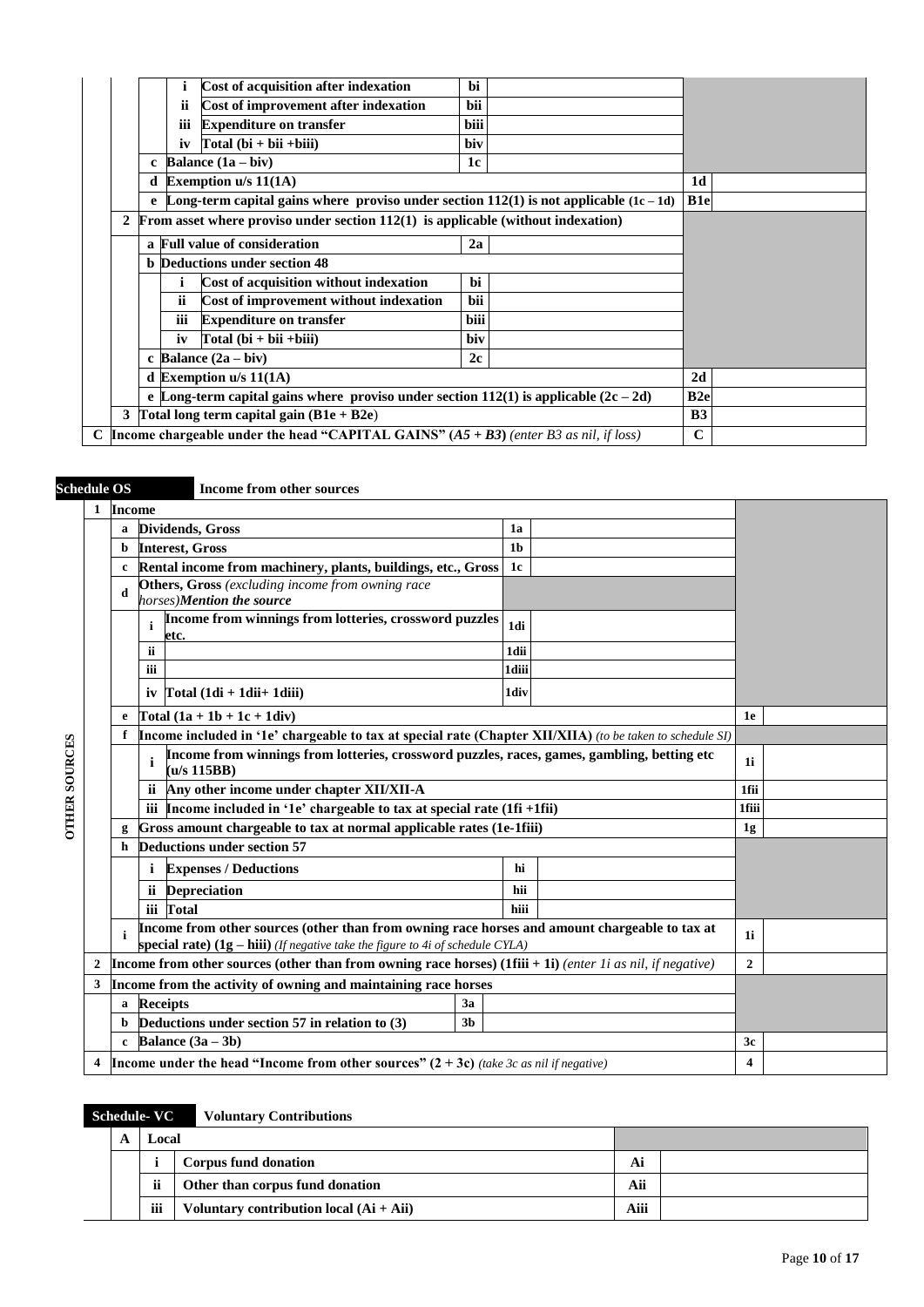| B |                                              | <b>Foreign contribution</b>                                                                                                       |            |  |
|---|----------------------------------------------|-----------------------------------------------------------------------------------------------------------------------------------|------------|--|
|   |                                              | Corpus fund donation                                                                                                              | Bi         |  |
|   | <i>ii</i><br>Other than corpus fund donation |                                                                                                                                   | <b>Bii</b> |  |
|   | iii<br>Foreign contribution $(Bi + Bi)$      |                                                                                                                                   |            |  |
| C |                                              | Total Contributions $(Aiii + Biii)$                                                                                               |            |  |
| D |                                              | Anonymous donations, included in C, chargeable u/s 115BBC                                                                         |            |  |
|   |                                              | Aggregate of such anonymous donations received<br><br>$5\%$ of total donations received at C or 1,00,000 whichever is higher<br>Ħ |            |  |
|   |                                              |                                                                                                                                   |            |  |
|   | iii                                          | Anonymous donations chargeable u/s 115BBC $@ 30\% (i - ii)$                                                                       | iii        |  |

| <b>Schedule OA</b> |   | General                                                                                                                                                                 |    |  |
|--------------------|---|-------------------------------------------------------------------------------------------------------------------------------------------------------------------------|----|--|
|                    |   | Do you have any income under the head business and profession? $\square$ Yes $\square$ No (if "yes" please enter following details)                                     |    |  |
|                    |   | Nature of Business or profession (refer to the instructions)                                                                                                            |    |  |
|                    | 2 | Number of branches                                                                                                                                                      | 2  |  |
|                    | 3 | mercantile $\Box$ cash<br>Method of accounting employed in the previous year<br>$(Tick)$ $\Box$                                                                         | 3  |  |
|                    | 4 | $\Box$ Yes<br>Is there any change in method of accounting<br>$(Tick)$ $\Box$                                                                                            | 4  |  |
|                    | 5 | Effect on the profit because of deviation, if any, in the method of accounting employed in the<br>previous year from accounting standards prescribed under section 145A | 5  |  |
|                    | 6 | Method of valuation of closing stock employed in the previous year                                                                                                      | 6  |  |
|                    |   | Raw Material (if at cost or market rates whichever is less write 1, if at cost write 2, if at<br>$\mathbf a$<br>market rate write 3)                                    |    |  |
|                    |   | Finished goods (if at cost or market rates whichever is less write 1, if at cost write 2, if at<br>$\mathbf{h}$<br>market rate write 3)                                 |    |  |
|                    |   | $\Box$ Yes<br>N <sub>0</sub><br><b>Is there any change in stock valuation method</b> (Tick) $\boxtimes$<br>c                                                            |    |  |
|                    |   | d Effect on the profit or loss because of deviation, if any, from the method of valuation<br>prescribed under section 145A                                              | 6d |  |
|                    |   |                                                                                                                                                                         |    |  |

### **Schedule BP Computation of income from business or profession**

|                      | scneaule Br  |              |                                                                                       | Computation of income from business or profession                                                                                                                                                            |                |  |    |  |
|----------------------|--------------|--------------|---------------------------------------------------------------------------------------|--------------------------------------------------------------------------------------------------------------------------------------------------------------------------------------------------------------|----------------|--|----|--|
|                      | $\mathbf{A}$ |              |                                                                                       | From business or profession other than speculative business and specified business                                                                                                                           |                |  |    |  |
|                      |              |              |                                                                                       | Profit before tax as per profit and loss account                                                                                                                                                             |                |  | 1  |  |
|                      |              | $\mathbf{2}$ |                                                                                       | Net profit or loss from speculative business included<br>in 1 (enter -ve sign in case of loss)                                                                                                               | $\mathbf{2}$   |  |    |  |
|                      |              | 3            |                                                                                       | Net profit or loss from Specified Business u/s 35AD<br>included in 1 (enter -ve sign in case of loss)                                                                                                        | 3              |  |    |  |
|                      |              | 4            |                                                                                       | Profit or loss included in 1, which is referred to in<br>section 44AD/44AE                                                                                                                                   | 4              |  |    |  |
| PROFESSION           |              | 5            | Income credited to Profit and Loss account (included in 1) which is exempt            |                                                                                                                                                                                                              |                |  |    |  |
|                      |              |              | a                                                                                     | share of income from firm(s)                                                                                                                                                                                 | 5a             |  |    |  |
|                      |              |              | b                                                                                     | Share of income from AOP/BOI                                                                                                                                                                                 | 5 <sub>b</sub> |  |    |  |
|                      |              |              | c                                                                                     | Any other exempt income                                                                                                                                                                                      | 5c             |  |    |  |
| $\tilde{c}$          |              |              |                                                                                       | d Total exempt income                                                                                                                                                                                        | 5d             |  |    |  |
|                      |              | 6            |                                                                                       | Balance $(1 - 2 - 3 - 4 - 5d)$                                                                                                                                                                               |                |  | 6  |  |
| INCOME FROM BUSINESS |              | 7            | Expenses debited to profit and loss account<br>considered under other heads of income |                                                                                                                                                                                                              | 7              |  |    |  |
|                      |              | 8            |                                                                                       | Expenses debited to profit and loss account which<br>relate to exempt income                                                                                                                                 | 8              |  |    |  |
|                      |              | 9            |                                                                                       | Total $(7+8)$                                                                                                                                                                                                | 9              |  |    |  |
|                      |              |              |                                                                                       | 10 Adjusted profit or loss $(6+9)$                                                                                                                                                                           |                |  | 10 |  |
|                      |              | 11           |                                                                                       | Deemed income under section 33AB/33ABA/35ABB                                                                                                                                                                 | 11             |  |    |  |
|                      |              | 12           | Any other item or items of addition under section 28<br>to 44DA                       |                                                                                                                                                                                                              | 12             |  |    |  |
|                      |              |              |                                                                                       | 13 Any other income not included in profit and loss<br>account/any other expense not allowable (including<br>income from salary, commission, bonus and interest<br>from firms in which company is a partner) | 13             |  |    |  |
|                      |              |              |                                                                                       |                                                                                                                                                                                                              |                |  |    |  |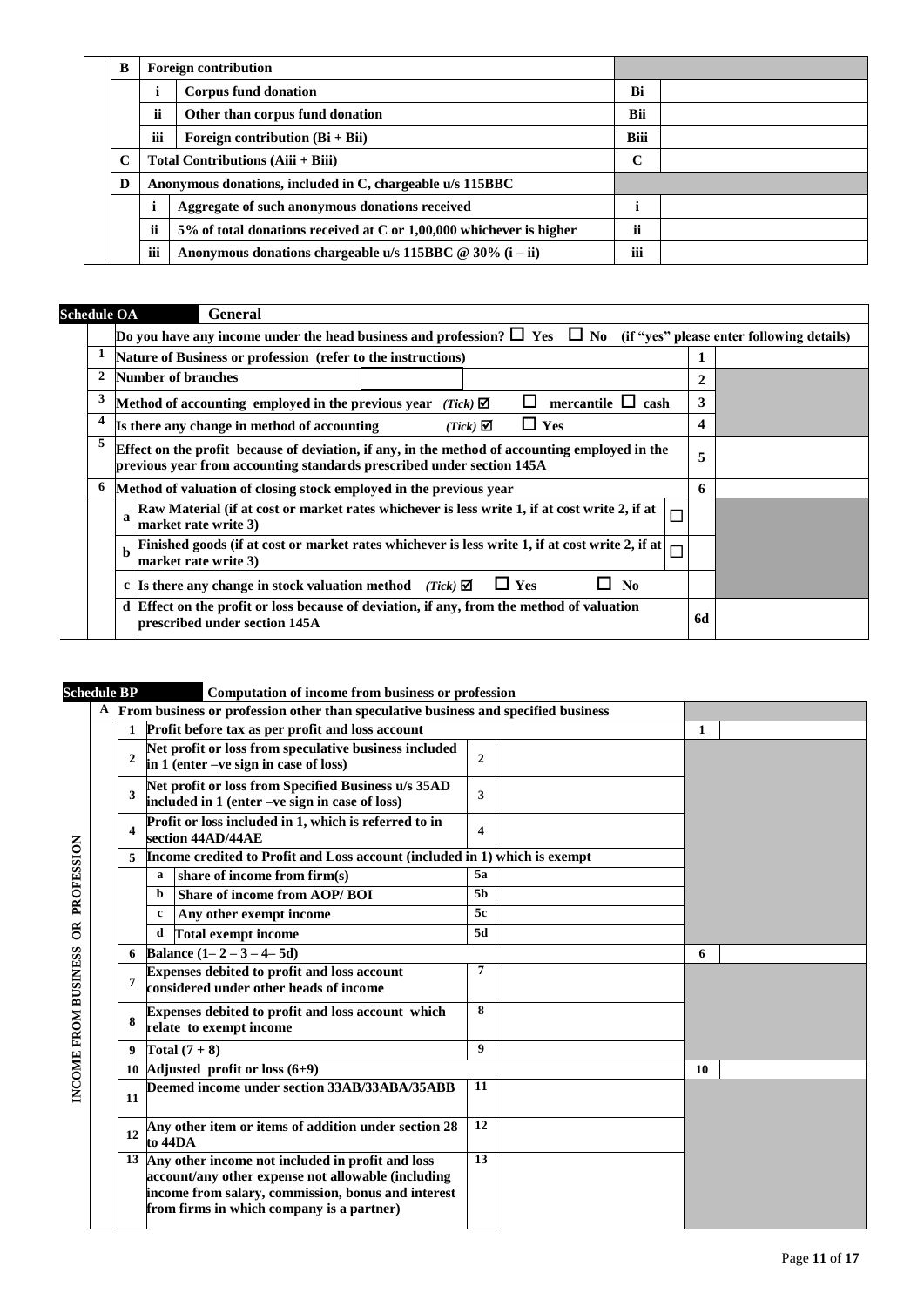|   |                 | 14 Total $(10 + 11 + 12 + 13)$                                                                                                                                                                                                      |      | 14          |  |
|---|-----------------|-------------------------------------------------------------------------------------------------------------------------------------------------------------------------------------------------------------------------------------|------|-------------|--|
|   |                 | 15 Deduction allowable under section 32(1)(iii)                                                                                                                                                                                     | 15   |             |  |
|   |                 | 16 Any other amount allowable as deduction                                                                                                                                                                                          |      |             |  |
|   |                 |                                                                                                                                                                                                                                     |      | 16          |  |
|   |                 | 17 Total $(15+16)$                                                                                                                                                                                                                  |      | 17          |  |
|   |                 | 18 <b>Income</b> $(14 - 17)$                                                                                                                                                                                                        |      | 18          |  |
|   |                 | <sup>19</sup> Profits and gains of business or profession deemed to be under -                                                                                                                                                      |      |             |  |
|   |                 | <b>Section 44AD</b><br>i.                                                                                                                                                                                                           | 19i  |             |  |
|   |                 | <b>Section 44AE</b><br>ii.                                                                                                                                                                                                          | 19ii |             |  |
|   |                 | iii Total (19i to 19ii)                                                                                                                                                                                                             |      | 19iii       |  |
|   |                 | 20 Net profit or loss from business or profession other than speculative and specified<br>business $(18 + 19)$ ii)                                                                                                                  |      | 20          |  |
|   |                 | 21 Net Profit or loss from business or profession other than speculative business and<br>specified business after applying rule 7A, 7B or 7C, if applicable (If rule 7A, 7B or 7C is not<br>applicable, enter same figure as in 20) |      | A21         |  |
| В |                 | Computation of income from speculative business                                                                                                                                                                                     |      |             |  |
|   |                 | 24 Net profit or loss from speculative business as per profit or loss account                                                                                                                                                       | 24   |             |  |
|   |                 | <sup>25</sup> Additions in accordance with section 28 to 44DA                                                                                                                                                                       | 25   |             |  |
|   |                 | 26 Deductions in accordance with section 28 to 44DA                                                                                                                                                                                 |      | 26          |  |
|   |                 | 27 Profit or loss from speculative business $(24+25-26)$ (enter nil if loss)                                                                                                                                                        |      | <b>B27</b>  |  |
| C |                 | Computation of income from specified business under section 35AD                                                                                                                                                                    |      | $\mathbf C$ |  |
|   |                 | 28 Net profit or loss from specified business as per profit or loss account                                                                                                                                                         |      | 28          |  |
|   | 29              | Additions in accordance with section 28 to 44DA                                                                                                                                                                                     |      | 29          |  |
|   | 30              | <b>Deductions in accordance with section 28 to 44DA</b> (other than deduction under section,-(i) 35AD,<br>(ii) 32 or 35 on which deduction $u/s$ 35AD is claimed)                                                                   |      | 30          |  |
|   | 31              | Profit or loss from specified business $(28+29-30)$                                                                                                                                                                                 | 31   |             |  |
|   | 32              | Deductions in accordance with section 35AD(1) or 35AD(1A)                                                                                                                                                                           | 32   |             |  |
|   |                 | 33 Profit or loss from specified business (31-32) (enter nil if loss)                                                                                                                                                               | 33   |             |  |
| D |                 | Income chargeable under the head 'Profits and gains' $(A21+B27+C33)$                                                                                                                                                                | D34  |             |  |
| Е |                 | Computation of income chargeable to tax under section 11(4)                                                                                                                                                                         |      |             |  |
|   | 35 <sup>1</sup> | Income as shown in the accounts of business under taking [refer section 11(4)]                                                                                                                                                      |      | E35         |  |
|   | 36              | Income chargeable to tax under section 11(4) [D34-E35]                                                                                                                                                                              |      | E36         |  |
|   |                 |                                                                                                                                                                                                                                     |      |             |  |

| Sl.No        | <b>Head/Source of</b>                   | <b>Income of current</b>  | House property loss of   | <b>Business Loss</b>                                    | Other sources loss                           | Current year's             |
|--------------|-----------------------------------------|---------------------------|--------------------------|---------------------------------------------------------|----------------------------------------------|----------------------------|
|              | <b>Income</b>                           | year<br>(Fill this column | the current year set off | (other than speculation or                              | (other than loss from<br>race horses) of the | <b>Income</b>              |
|              |                                         | only if income is         |                          | specified business loss) of<br>the current year set off | current year set off                         | remaining after<br>set off |
|              |                                         | zero or positive)         | <b>Total loss</b>        | <b>Total loss</b>                                       | <b>Total loss</b>                            |                            |
|              |                                         |                           | (3c of Schedule -HP)     | (A21 of Schedule-BP)                                    | (1i of Schedule-OS)                          |                            |
|              |                                         | $\mathbf{1}$              | $\mathbf{2}$             | 3                                                       | 4                                            | $5=1-2-3-4$                |
|              | Loss to be adjusted ->                  |                           |                          |                                                         |                                              |                            |
| i            | <b>House property</b>                   |                           |                          |                                                         |                                              |                            |
| ii           | <b>Business (excluding</b>              |                           |                          |                                                         |                                              |                            |
|              | speculation income                      |                           |                          |                                                         |                                              |                            |
|              | and income from<br>specified business)  |                           |                          |                                                         |                                              |                            |
| iii          | <b>Speculation income</b>               |                           |                          |                                                         |                                              |                            |
| iv           | <b>Specified business</b>               |                           |                          |                                                         |                                              |                            |
|              | income                                  |                           |                          |                                                         |                                              |                            |
| $\mathbf{v}$ | Short-term capital<br>gain              |                           |                          |                                                         |                                              |                            |
| vi           | Long term capital                       |                           |                          |                                                         |                                              |                            |
|              | gain                                    |                           |                          |                                                         |                                              |                            |
| vii          | <b>Other sources</b>                    |                           |                          |                                                         |                                              |                            |
|              | (excluding profit                       |                           |                          |                                                         |                                              |                            |
|              | from owning race<br>horses and winnings |                           |                          |                                                         |                                              |                            |
|              | from lottery)                           |                           |                          |                                                         |                                              |                            |
|              | viii Profit from owning                 |                           |                          |                                                         |                                              |                            |
|              | and maintaining race                    |                           |                          |                                                         |                                              |                            |
|              | horses                                  |                           |                          |                                                         |                                              |                            |
| ix           | <b>Total loss set-off</b>               |                           |                          |                                                         |                                              |                            |
| X            | Loss remaining after set-off            |                           |                          |                                                         |                                              |                            |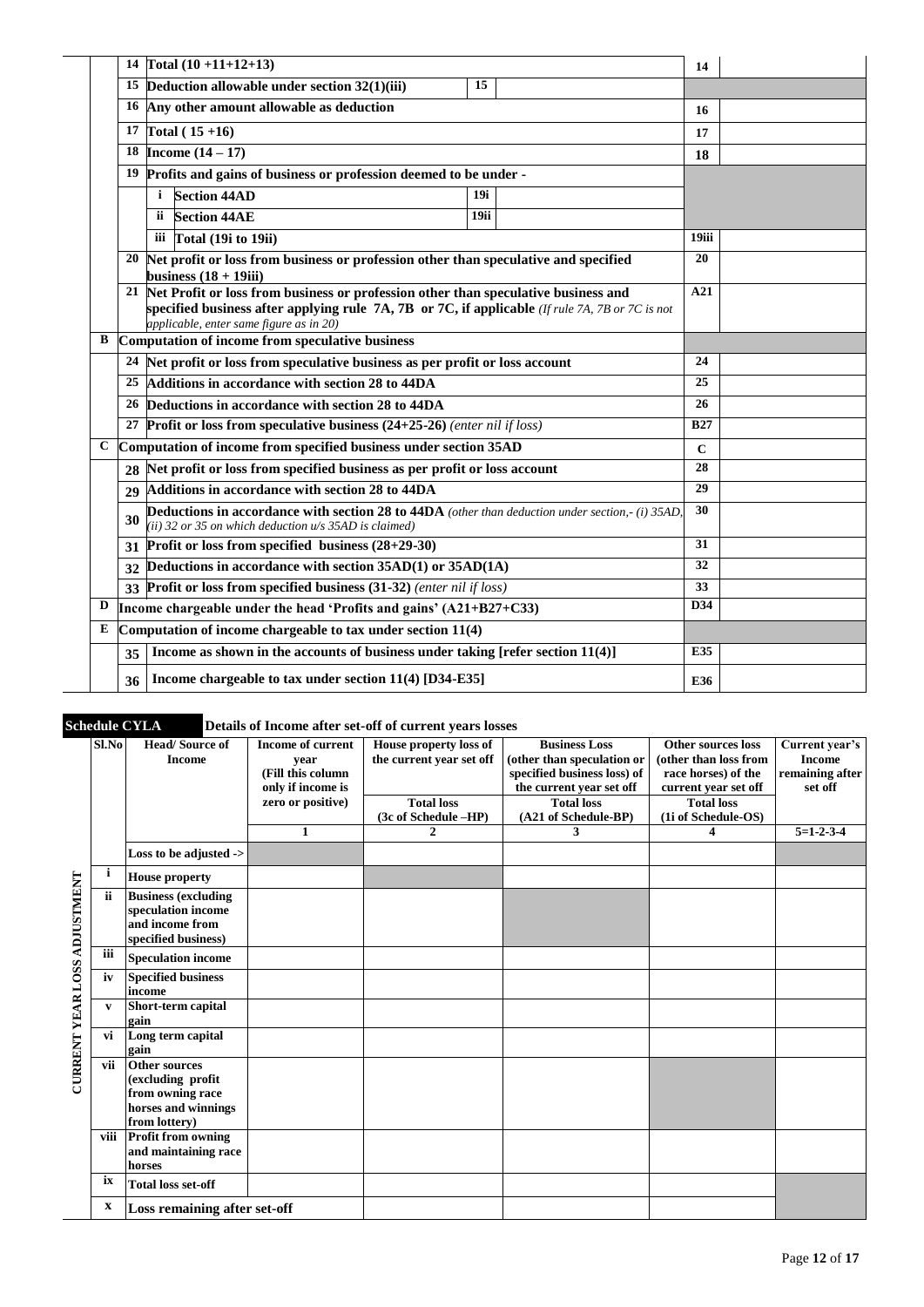| Whether the Profit and Loss Account is prepared in accordance with the provisions of Parts II of Schedule VI to the<br>$\mathbf{1}$<br>□<br>Companies Act, 1956 (If yes, write 'Y', if no write 'N')<br>Whether, for the Profit and Loss Account referred to in item 1 above, the same accounting policies, accounting<br>I I<br>standards and same method and rates for calculating depreciation have been followed as have been adopted for<br>$\overline{2}$<br>preparing accounts laid before the company at its annual general body meeting? (If yes, write 'Y', if no write 'N'<br>3<br>Profit after tax as shown in the Profit and Loss Account<br>3<br>4<br>Additions (if debited in profit and loss account)<br>Income Tax paid or payable or its provision<br>including the amount of deferred tax and the<br>4a<br>a<br>provision therefor<br>4b<br>Reserve (except reserve under section 33AC)<br>b<br><b>Provisions for unascertained liability</b><br>4c<br>c<br>Provisions for losses of subsidiary companies<br>4d<br>d<br>Dividend paid or proposed<br>4e<br>e<br><b>Expenditure related to exempt income under sections</b><br>MINIMUM ALTERNATE TAX<br>10, 11 or 12 [exempt income excludes income exempt<br>4f<br>f<br>under section 10(38)]<br>Depreciation attributable to revaluation of assets<br>4g<br>g<br>Others (including residual unadjusted items and<br>h<br>4h<br>provision for diminution in the value of any asset)<br>Total additions (4a+4b+4c+4d+4e+4f+4g+4h)<br>i<br>4i<br><b>Deductions</b><br>5<br>Amount withdrawn from reserve or provisions if<br>5a<br>a<br>credited to Profit and Loss account<br>5 <sub>b</sub><br>Income exempt under sections 10, 11 or 12 [exempt<br>b<br>income excludes income exempt under section 10(38)]<br>5c<br>Amount withdrawn from revaluation reserve and<br>$\mathbf c$<br>credited to profit and loss account to the extent it<br>does not exceed the amount of depreciation<br>attributable to revaluation of asset<br>5d<br>Loss brought forward or unabsorbed depreciation<br>d<br>whichever is less<br>5e<br>Profit of sick industrial company till net worth is<br>e<br>equal to or exceeds accumulated losses<br>5f<br><b>Others</b> (including residual unadjusted items and the<br>f<br>amount of deferred tax credited to $P\&L A/c$ )<br>g<br>Total deductions (5a+5b+5c+5d+5e+5f)<br>5g<br>Book profit under section 115JB $(3+4i-5g)$<br>6<br>6<br>Tax payable under section 115JB $[18.5\% \text{ of } (6)]$<br>7<br>7 |  | <b>Schedule MAT</b> | <b>Computation of Minimum Alternate Tax payable under section 115JB</b> |  |  |  |
|--------------------------------------------------------------------------------------------------------------------------------------------------------------------------------------------------------------------------------------------------------------------------------------------------------------------------------------------------------------------------------------------------------------------------------------------------------------------------------------------------------------------------------------------------------------------------------------------------------------------------------------------------------------------------------------------------------------------------------------------------------------------------------------------------------------------------------------------------------------------------------------------------------------------------------------------------------------------------------------------------------------------------------------------------------------------------------------------------------------------------------------------------------------------------------------------------------------------------------------------------------------------------------------------------------------------------------------------------------------------------------------------------------------------------------------------------------------------------------------------------------------------------------------------------------------------------------------------------------------------------------------------------------------------------------------------------------------------------------------------------------------------------------------------------------------------------------------------------------------------------------------------------------------------------------------------------------------------------------------------------------------------------------------------------------------------------------------------------------------------------------------------------------------------------------------------------------------------------------------------------------------------------------------------------------------------------------------------------------------------------------------------------------------------------------------------------------------------------------------------------------------------|--|---------------------|-------------------------------------------------------------------------|--|--|--|
|                                                                                                                                                                                                                                                                                                                                                                                                                                                                                                                                                                                                                                                                                                                                                                                                                                                                                                                                                                                                                                                                                                                                                                                                                                                                                                                                                                                                                                                                                                                                                                                                                                                                                                                                                                                                                                                                                                                                                                                                                                                                                                                                                                                                                                                                                                                                                                                                                                                                                                                    |  |                     |                                                                         |  |  |  |
|                                                                                                                                                                                                                                                                                                                                                                                                                                                                                                                                                                                                                                                                                                                                                                                                                                                                                                                                                                                                                                                                                                                                                                                                                                                                                                                                                                                                                                                                                                                                                                                                                                                                                                                                                                                                                                                                                                                                                                                                                                                                                                                                                                                                                                                                                                                                                                                                                                                                                                                    |  |                     |                                                                         |  |  |  |
|                                                                                                                                                                                                                                                                                                                                                                                                                                                                                                                                                                                                                                                                                                                                                                                                                                                                                                                                                                                                                                                                                                                                                                                                                                                                                                                                                                                                                                                                                                                                                                                                                                                                                                                                                                                                                                                                                                                                                                                                                                                                                                                                                                                                                                                                                                                                                                                                                                                                                                                    |  |                     |                                                                         |  |  |  |
|                                                                                                                                                                                                                                                                                                                                                                                                                                                                                                                                                                                                                                                                                                                                                                                                                                                                                                                                                                                                                                                                                                                                                                                                                                                                                                                                                                                                                                                                                                                                                                                                                                                                                                                                                                                                                                                                                                                                                                                                                                                                                                                                                                                                                                                                                                                                                                                                                                                                                                                    |  |                     |                                                                         |  |  |  |
|                                                                                                                                                                                                                                                                                                                                                                                                                                                                                                                                                                                                                                                                                                                                                                                                                                                                                                                                                                                                                                                                                                                                                                                                                                                                                                                                                                                                                                                                                                                                                                                                                                                                                                                                                                                                                                                                                                                                                                                                                                                                                                                                                                                                                                                                                                                                                                                                                                                                                                                    |  |                     |                                                                         |  |  |  |
|                                                                                                                                                                                                                                                                                                                                                                                                                                                                                                                                                                                                                                                                                                                                                                                                                                                                                                                                                                                                                                                                                                                                                                                                                                                                                                                                                                                                                                                                                                                                                                                                                                                                                                                                                                                                                                                                                                                                                                                                                                                                                                                                                                                                                                                                                                                                                                                                                                                                                                                    |  |                     |                                                                         |  |  |  |
|                                                                                                                                                                                                                                                                                                                                                                                                                                                                                                                                                                                                                                                                                                                                                                                                                                                                                                                                                                                                                                                                                                                                                                                                                                                                                                                                                                                                                                                                                                                                                                                                                                                                                                                                                                                                                                                                                                                                                                                                                                                                                                                                                                                                                                                                                                                                                                                                                                                                                                                    |  |                     |                                                                         |  |  |  |
|                                                                                                                                                                                                                                                                                                                                                                                                                                                                                                                                                                                                                                                                                                                                                                                                                                                                                                                                                                                                                                                                                                                                                                                                                                                                                                                                                                                                                                                                                                                                                                                                                                                                                                                                                                                                                                                                                                                                                                                                                                                                                                                                                                                                                                                                                                                                                                                                                                                                                                                    |  |                     |                                                                         |  |  |  |
|                                                                                                                                                                                                                                                                                                                                                                                                                                                                                                                                                                                                                                                                                                                                                                                                                                                                                                                                                                                                                                                                                                                                                                                                                                                                                                                                                                                                                                                                                                                                                                                                                                                                                                                                                                                                                                                                                                                                                                                                                                                                                                                                                                                                                                                                                                                                                                                                                                                                                                                    |  |                     |                                                                         |  |  |  |
|                                                                                                                                                                                                                                                                                                                                                                                                                                                                                                                                                                                                                                                                                                                                                                                                                                                                                                                                                                                                                                                                                                                                                                                                                                                                                                                                                                                                                                                                                                                                                                                                                                                                                                                                                                                                                                                                                                                                                                                                                                                                                                                                                                                                                                                                                                                                                                                                                                                                                                                    |  |                     |                                                                         |  |  |  |
|                                                                                                                                                                                                                                                                                                                                                                                                                                                                                                                                                                                                                                                                                                                                                                                                                                                                                                                                                                                                                                                                                                                                                                                                                                                                                                                                                                                                                                                                                                                                                                                                                                                                                                                                                                                                                                                                                                                                                                                                                                                                                                                                                                                                                                                                                                                                                                                                                                                                                                                    |  |                     |                                                                         |  |  |  |
|                                                                                                                                                                                                                                                                                                                                                                                                                                                                                                                                                                                                                                                                                                                                                                                                                                                                                                                                                                                                                                                                                                                                                                                                                                                                                                                                                                                                                                                                                                                                                                                                                                                                                                                                                                                                                                                                                                                                                                                                                                                                                                                                                                                                                                                                                                                                                                                                                                                                                                                    |  |                     |                                                                         |  |  |  |
|                                                                                                                                                                                                                                                                                                                                                                                                                                                                                                                                                                                                                                                                                                                                                                                                                                                                                                                                                                                                                                                                                                                                                                                                                                                                                                                                                                                                                                                                                                                                                                                                                                                                                                                                                                                                                                                                                                                                                                                                                                                                                                                                                                                                                                                                                                                                                                                                                                                                                                                    |  |                     |                                                                         |  |  |  |
|                                                                                                                                                                                                                                                                                                                                                                                                                                                                                                                                                                                                                                                                                                                                                                                                                                                                                                                                                                                                                                                                                                                                                                                                                                                                                                                                                                                                                                                                                                                                                                                                                                                                                                                                                                                                                                                                                                                                                                                                                                                                                                                                                                                                                                                                                                                                                                                                                                                                                                                    |  |                     |                                                                         |  |  |  |
|                                                                                                                                                                                                                                                                                                                                                                                                                                                                                                                                                                                                                                                                                                                                                                                                                                                                                                                                                                                                                                                                                                                                                                                                                                                                                                                                                                                                                                                                                                                                                                                                                                                                                                                                                                                                                                                                                                                                                                                                                                                                                                                                                                                                                                                                                                                                                                                                                                                                                                                    |  |                     |                                                                         |  |  |  |
|                                                                                                                                                                                                                                                                                                                                                                                                                                                                                                                                                                                                                                                                                                                                                                                                                                                                                                                                                                                                                                                                                                                                                                                                                                                                                                                                                                                                                                                                                                                                                                                                                                                                                                                                                                                                                                                                                                                                                                                                                                                                                                                                                                                                                                                                                                                                                                                                                                                                                                                    |  |                     |                                                                         |  |  |  |
|                                                                                                                                                                                                                                                                                                                                                                                                                                                                                                                                                                                                                                                                                                                                                                                                                                                                                                                                                                                                                                                                                                                                                                                                                                                                                                                                                                                                                                                                                                                                                                                                                                                                                                                                                                                                                                                                                                                                                                                                                                                                                                                                                                                                                                                                                                                                                                                                                                                                                                                    |  |                     |                                                                         |  |  |  |
|                                                                                                                                                                                                                                                                                                                                                                                                                                                                                                                                                                                                                                                                                                                                                                                                                                                                                                                                                                                                                                                                                                                                                                                                                                                                                                                                                                                                                                                                                                                                                                                                                                                                                                                                                                                                                                                                                                                                                                                                                                                                                                                                                                                                                                                                                                                                                                                                                                                                                                                    |  |                     |                                                                         |  |  |  |
|                                                                                                                                                                                                                                                                                                                                                                                                                                                                                                                                                                                                                                                                                                                                                                                                                                                                                                                                                                                                                                                                                                                                                                                                                                                                                                                                                                                                                                                                                                                                                                                                                                                                                                                                                                                                                                                                                                                                                                                                                                                                                                                                                                                                                                                                                                                                                                                                                                                                                                                    |  |                     |                                                                         |  |  |  |
|                                                                                                                                                                                                                                                                                                                                                                                                                                                                                                                                                                                                                                                                                                                                                                                                                                                                                                                                                                                                                                                                                                                                                                                                                                                                                                                                                                                                                                                                                                                                                                                                                                                                                                                                                                                                                                                                                                                                                                                                                                                                                                                                                                                                                                                                                                                                                                                                                                                                                                                    |  |                     |                                                                         |  |  |  |
|                                                                                                                                                                                                                                                                                                                                                                                                                                                                                                                                                                                                                                                                                                                                                                                                                                                                                                                                                                                                                                                                                                                                                                                                                                                                                                                                                                                                                                                                                                                                                                                                                                                                                                                                                                                                                                                                                                                                                                                                                                                                                                                                                                                                                                                                                                                                                                                                                                                                                                                    |  |                     |                                                                         |  |  |  |
|                                                                                                                                                                                                                                                                                                                                                                                                                                                                                                                                                                                                                                                                                                                                                                                                                                                                                                                                                                                                                                                                                                                                                                                                                                                                                                                                                                                                                                                                                                                                                                                                                                                                                                                                                                                                                                                                                                                                                                                                                                                                                                                                                                                                                                                                                                                                                                                                                                                                                                                    |  |                     |                                                                         |  |  |  |
|                                                                                                                                                                                                                                                                                                                                                                                                                                                                                                                                                                                                                                                                                                                                                                                                                                                                                                                                                                                                                                                                                                                                                                                                                                                                                                                                                                                                                                                                                                                                                                                                                                                                                                                                                                                                                                                                                                                                                                                                                                                                                                                                                                                                                                                                                                                                                                                                                                                                                                                    |  |                     |                                                                         |  |  |  |

# **Schedule MATC Computation of tax credit under section 115JAA**

|                |                |                                                                 |                                                                 | Tax under section 115JB in assessment year 2014-15 (1d of Part-B-TTI)                                                                  |                                                       |                                                                          | 1            |  |  |
|----------------|----------------|-----------------------------------------------------------------|-----------------------------------------------------------------|----------------------------------------------------------------------------------------------------------------------------------------|-------------------------------------------------------|--------------------------------------------------------------------------|--------------|--|--|
| $\overline{2}$ |                |                                                                 |                                                                 | Tax under other provisions of the Act in assessment year 2014-15 (5 of Part-B-TTI)                                                     |                                                       |                                                                          | $\mathbf{2}$ |  |  |
| 3              |                |                                                                 |                                                                 | Amount of tax against which credit is available [enter $(2 – 1)$ if 2 is greater than 1, otherwise enter 0]                            |                                                       |                                                                          | 3            |  |  |
| 4              |                | above and cannot exceed the sum of MAT Credit Brought Forward ] |                                                                 | Utilisation of MAT credit Available [Sum of MAT credit utilized during the current year is subject to maximum of amount mentioned in 3 |                                                       |                                                                          |              |  |  |
|                |                | S.No Assessment Year<br>(A)                                     | <b>MAT Credit</b><br>Utilised during the<br><b>Current Year</b> | (C)                                                                                                                                    |                                                       | <b>Balance MAT</b><br>Credit<br><b>Carried Forward</b><br>$(D)=(B3)-(C)$ |              |  |  |
|                |                |                                                                 | <b>Gross</b><br><b>(B1)</b>                                     | Set-off in earlier years<br>(B2)                                                                                                       | <b>Balance Brought</b><br>forward<br>$(B3)=(B2)-(B1)$ |                                                                          |              |  |  |
|                | Ť              | 2007-08                                                         |                                                                 |                                                                                                                                        |                                                       |                                                                          |              |  |  |
|                | <b>ii</b>      | 2008-09                                                         |                                                                 |                                                                                                                                        |                                                       |                                                                          |              |  |  |
|                | iii<br>2009-10 |                                                                 |                                                                 |                                                                                                                                        |                                                       |                                                                          |              |  |  |
|                | iv<br>2010-11  |                                                                 |                                                                 |                                                                                                                                        |                                                       |                                                                          |              |  |  |
|                | $\mathbf{v}$   | 2011-12                                                         |                                                                 |                                                                                                                                        |                                                       |                                                                          |              |  |  |
|                | 2012-13<br>vi  |                                                                 |                                                                 |                                                                                                                                        |                                                       |                                                                          |              |  |  |
|                | vii            | 2013-14                                                         |                                                                 |                                                                                                                                        |                                                       |                                                                          |              |  |  |

**MAT CREDIT**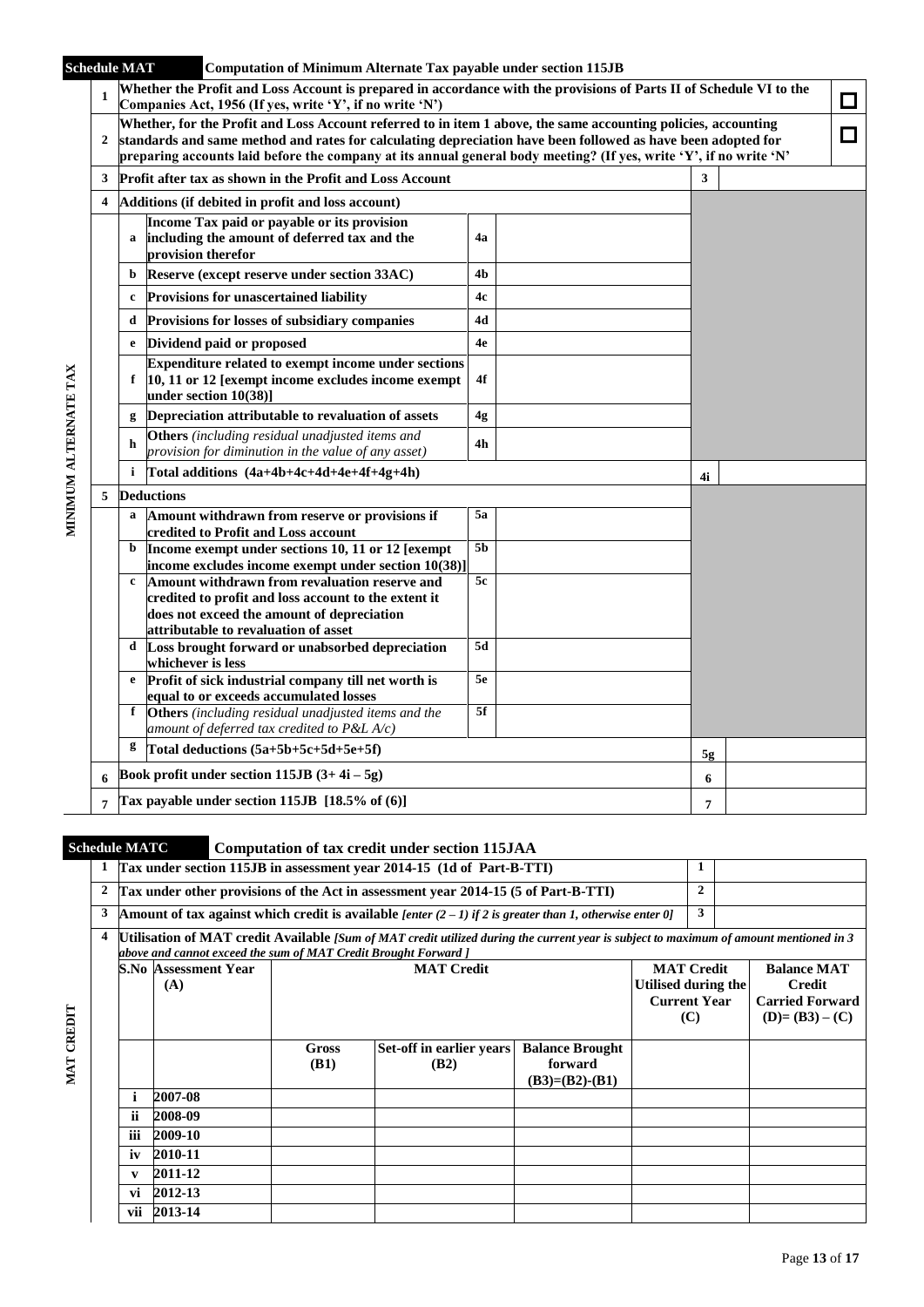|                                                                                                   | viii   2014-15 ( <i>enter 1 -2</i> ,<br>if $1>2$ else enter $0$ ) |  |  |  |  |  |  |  |  |  |
|---------------------------------------------------------------------------------------------------|-------------------------------------------------------------------|--|--|--|--|--|--|--|--|--|
|                                                                                                   | Total                                                             |  |  |  |  |  |  |  |  |  |
| 5 Amount of tax credit under section 115JAA utilised during the year [enter 4(C)ix]               |                                                                   |  |  |  |  |  |  |  |  |  |
| 6 Amount of MAT liability available for credit in subsequent assessment years [enter 4(D)ix]<br>6 |                                                                   |  |  |  |  |  |  |  |  |  |

# **Schedule AMT Computation of Alternate Minimum Tax payable under section 115JC**

|   | Total Income as per item 25 of PART-B-TI                                                                                                                    |                  |  |  |
|---|-------------------------------------------------------------------------------------------------------------------------------------------------------------|------------------|--|--|
|   | Adjustment as per section $115JC(2)$                                                                                                                        |                  |  |  |
|   | Deduction Claimed under any section included in<br>$\mathbf{a}$<br>Chapter VI-A under the heading "C.—Deductions in<br>respect of certain incomes"          | 2a               |  |  |
|   | <b>Deduction Claimed u/s 10AA</b><br>b.                                                                                                                     |                  |  |  |
|   | C Total Adjustment $(2a+2b)$                                                                                                                                |                  |  |  |
| 3 | Adjusted Total Income under section $115JC(1)$ $(1+2c)$                                                                                                     |                  |  |  |
| 4 | Tax payable under section 115JC $[18.5\% of (3)]$ (In the case of Individual, HUF, AOP, BOI, AJP this is<br>applicable if $3$ is greater than Rs. 20 lakhs) | $\boldsymbol{4}$ |  |  |

# **Schedule AMTC Computation of tax credit under section 115JD**

| $\mathbf{1}$   |          | Tax under section 115JC in assessment year 2014-15 (1d of Part-B-TTI)                                                        |                                                                                             |                   |                                                                                                                                         | 1       |                                            |                                 |
|----------------|----------|------------------------------------------------------------------------------------------------------------------------------|---------------------------------------------------------------------------------------------|-------------------|-----------------------------------------------------------------------------------------------------------------------------------------|---------|--------------------------------------------|---------------------------------|
| $\overline{2}$ |          | Tax under other provisions of the Act in assessment year 2014-15 (5 of Part-B-TTI)                                           |                                                                                             |                   |                                                                                                                                         | 2       |                                            |                                 |
| 3              | enter 01 |                                                                                                                              |                                                                                             |                   | Amount of tax against which credit is available [enter $(2 - 1)$ if 2 is greater than 1, otherwise                                      | 3       |                                            |                                 |
| $\overline{4}$ |          | above and cannot exceed the sum of AMT Credit Brought Forward)                                                               |                                                                                             |                   | [Utilisation of AMT credit Available (Sum of AMT credit utilized during the current year is subject to maximum of amount mentioned in 3 |         |                                            |                                 |
|                |          | <b>S.No Assessment Year (AY)</b>                                                                                             |                                                                                             | <b>AMT Credit</b> |                                                                                                                                         |         | <b>AMT Credit</b>                          | <b>Balance AMT</b>              |
|                |          | (A)                                                                                                                          |                                                                                             |                   |                                                                                                                                         |         | <b>Utilised during</b><br>the Current Year | <b>Credit</b><br><b>Carried</b> |
|                |          |                                                                                                                              |                                                                                             |                   | (C)                                                                                                                                     | Forward |                                            |                                 |
|                |          |                                                                                                                              |                                                                                             |                   | $(D)=(B3)-(C)$                                                                                                                          |         |                                            |                                 |
|                |          | Set-off in earlier<br><b>Balance brought forward</b><br><b>Gross</b><br>$(B3) = (B1) - (B2)$<br><b>(B1)</b><br>vears<br>(B2) |                                                                                             |                   |                                                                                                                                         |         |                                            |                                 |
|                | i        | 2012-13                                                                                                                      |                                                                                             |                   |                                                                                                                                         |         |                                            |                                 |
|                | ii.      | 2013-14                                                                                                                      |                                                                                             |                   |                                                                                                                                         |         |                                            |                                 |
|                | iii      | Current AY (enter 1 -<br>2, if $1>2$ else enter 0)                                                                           |                                                                                             |                   |                                                                                                                                         |         |                                            |                                 |
|                | iv       | <b>Total</b>                                                                                                                 |                                                                                             |                   |                                                                                                                                         |         |                                            |                                 |
| 5              |          | Amount of tax credit under section 115JD utilised during the year [total at item no 4Civ]                                    |                                                                                             | 5                 |                                                                                                                                         |         |                                            |                                 |
| 6              |          |                                                                                                                              | Amount of AMT liability available for credit in subsequent assessment years [total at 4Div] | 6                 |                                                                                                                                         |         |                                            |                                 |

| <b>Schedule SI</b> |                  | <b>Income chargeable to tax at special rates</b> [Please see instruction] |   |                                      |               |                     |
|--------------------|------------------|---------------------------------------------------------------------------|---|--------------------------------------|---------------|---------------------|
|                    | <b>SI</b><br>No. | <b>Section</b>                                                            | ☑ | <b>Special rate</b><br>$\frac{6}{2}$ | Income<br>(i) | Tax thereon<br>(ii) |
|                    |                  | 111A (STCG on shares where STT paid)                                      | □ | 15                                   |               |                     |
|                    | 2                | 112 proviso (LTCG on listed securities/ units without indexation)         | □ | 10                                   |               |                     |
| Ë<br>≃             |                  | 112 (LTCG on others)                                                      | □ | 20                                   |               |                     |
|                    |                  | 115BB (Winnings from lotteries, puzzles, races, games etc.)               | □ | 30                                   |               |                     |
|                    | 5                | [115BBE (Income under section 68, 69, 69A, 69B, 69C or 69D)               | ◻ | 30                                   |               |                     |
|                    |                  |                                                                           | □ |                                      |               |                     |
| <b>SPE</b>         | 7                |                                                                           | ◻ |                                      |               |                     |
|                    | 8                |                                                                           | □ |                                      |               |                     |
|                    | 9                |                                                                           | □ |                                      |               |                     |
|                    | 10               |                                                                           | □ |                                      |               |                     |
|                    | 11               |                                                                           |   | <b>Total</b>                         |               |                     |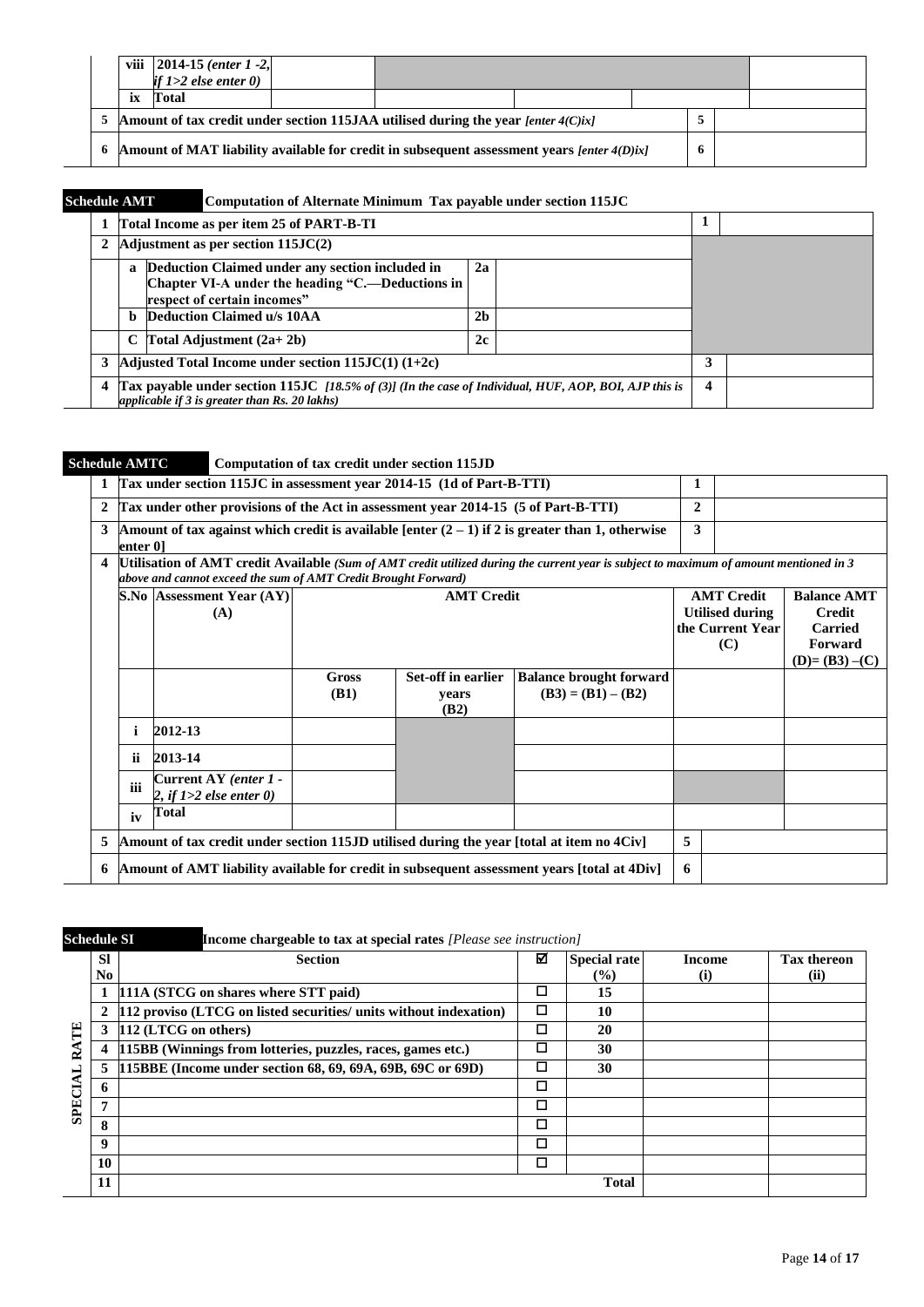

## **Schedule TDS Details of Tax Deducted at Source (TDS) on Income [As per Form 16 A issued by Deductor(s) or Form 26QB]**

|      | <b>SI</b><br>No.                                                                  | <b>Tax Deduction</b><br><b>Account Number</b> | Name of the<br><b>Deductor</b> | <b>Unique TDS</b><br><b>Certificate</b><br><b>Number</b> | <b>Unclaimed TDS brought</b><br>forward (b/f) |               | TDS of the<br>current fin. | Amount out of (6) or (7) being Amount out of<br>claimed this Year (only if | $(6)$ or $(7)$ being |  |  |
|------|-----------------------------------------------------------------------------------|-----------------------------------------------|--------------------------------|----------------------------------------------------------|-----------------------------------------------|---------------|----------------------------|----------------------------------------------------------------------------|----------------------|--|--|
| Ę    |                                                                                   | (TAN) of the<br><b>Deductor</b>               |                                |                                                          | Fin. Year in<br>which deducted                | Amount<br>b/f | vear                       | corresponding income is being<br>offered for tax this year)                | carried<br>forward   |  |  |
|      | (1)                                                                               | (2)                                           | (3)                            | (4)                                                      | (5)                                           | (6)           | (7)                        | (8)                                                                        | (9)                  |  |  |
| SCLI |                                                                                   |                                               |                                |                                                          |                                               |               |                            |                                                                            |                      |  |  |
|      | ii                                                                                |                                               |                                |                                                          |                                               |               |                            |                                                                            |                      |  |  |
|      | <b>NOTE</b> Please enter total of column (8) of Schedule-TDS in 13b of Part B-TTI |                                               |                                |                                                          |                                               |               |                            |                                                                            |                      |  |  |

|               |                  | <b>Schedule TCS</b>                                                               | Details of Tax Collected at Source (TCS) [As per Form 27D issued by the Collector(s)] |                                               |               |                            |                                                                            |                      |  |  |  |  |
|---------------|------------------|-----------------------------------------------------------------------------------|---------------------------------------------------------------------------------------|-----------------------------------------------|---------------|----------------------------|----------------------------------------------------------------------------|----------------------|--|--|--|--|
|               | <b>SI</b><br>No. | <b>Tax Deduction and Tax</b><br><b>Collection Account Number</b>                  | Name of the Collector                                                                 | <b>Unclaimed TCS brought</b><br>forward (b/f) |               | TCS of the<br>current fin. | Amount out of (5) or (6) being Amount out of<br>claimed this Year (only if | $(5)$ or $(6)$ being |  |  |  |  |
| <b>OMIE</b>   |                  | of the Collector                                                                  |                                                                                       | Fin. Year in<br>which collected               | Amount<br>b/f | year                       | corresponding income is being<br>offered for tax this year)                | carried<br>forward   |  |  |  |  |
|               | (1)              | (2)                                                                               | (3)                                                                                   | (4)                                           | (5)           | (6)                        | (7)                                                                        | (8)                  |  |  |  |  |
| C<br>E<br>rcs |                  |                                                                                   |                                                                                       |                                               |               |                            |                                                                            |                      |  |  |  |  |
|               | ii               |                                                                                   |                                                                                       |                                               |               |                            |                                                                            |                      |  |  |  |  |
|               |                  | <b>NOTE</b> Please enter total of column (7) of Schedule-TDS in 13c of Part B-TTI |                                                                                       |                                               |               |                            |                                                                            |                      |  |  |  |  |

## **Schedule FSI Details of Income from outside India and tax relief**

| AND TAX RELIEF<br>INCOME FROM OUTSIDE INDIA |              | Code | <b>Sl.</b> Country Taxpayer<br><b>Identification</b><br><b>Number</b> | SI. | <b>Head of income</b>                   | <b>Income from</b><br>outside India<br>(included in PART<br>$B-TI$ | Tax paid<br>outside India   | Tax payable on<br>such income<br>under normal<br>provisions in<br>India | <b>Tax relief</b><br>available in<br>India<br>$(e)=(c)$ or $(d)$<br>whichever is<br>lower | Relevant article<br>of DTAA if relief<br>claimed u/s 90 or<br><b>90A</b> |
|---------------------------------------------|--------------|------|-----------------------------------------------------------------------|-----|-----------------------------------------|--------------------------------------------------------------------|-----------------------------|-------------------------------------------------------------------------|-------------------------------------------------------------------------------------------|--------------------------------------------------------------------------|
|                                             |              |      |                                                                       |     | (a)                                     | (b)                                                                | $\left( \mathbf{c} \right)$ | (d)                                                                     | (e)                                                                                       | (f)                                                                      |
|                                             | 1            |      |                                                                       | i   | <b>House Property</b>                   |                                                                    |                             |                                                                         |                                                                                           |                                                                          |
|                                             |              |      |                                                                       | ii  | <b>Business or</b><br><b>Profession</b> |                                                                    |                             |                                                                         |                                                                                           |                                                                          |
|                                             |              |      |                                                                       | iii | <b>Capital Gains</b>                    |                                                                    |                             |                                                                         |                                                                                           |                                                                          |
|                                             |              |      |                                                                       | iv  | <b>Other sources</b>                    |                                                                    |                             |                                                                         |                                                                                           |                                                                          |
|                                             |              |      |                                                                       |     | <b>Total</b>                            |                                                                    |                             |                                                                         |                                                                                           |                                                                          |
|                                             | $\mathbf{2}$ |      |                                                                       | i   | <b>House Property</b>                   |                                                                    |                             |                                                                         |                                                                                           |                                                                          |
|                                             |              |      |                                                                       | ii  | <b>Business or</b><br><b>Profession</b> |                                                                    |                             |                                                                         |                                                                                           |                                                                          |
|                                             |              |      |                                                                       | iii | <b>Capital Gains</b>                    |                                                                    |                             |                                                                         |                                                                                           |                                                                          |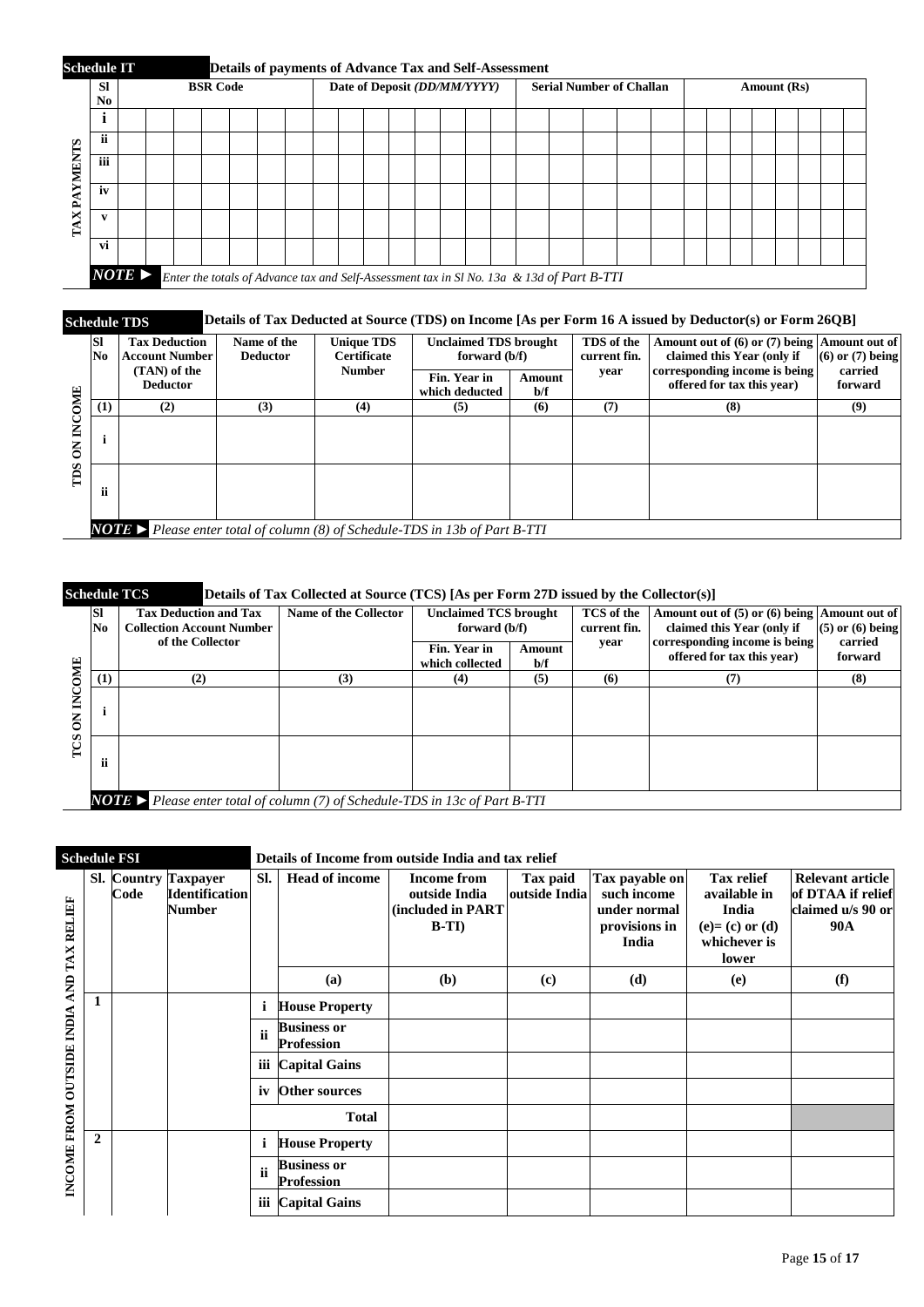|                       |  | <b>Other sources</b> |                                                                 |  |  |
|-----------------------|--|----------------------|-----------------------------------------------------------------|--|--|
|                       |  | <b>Total</b>         |                                                                 |  |  |
| $NOTE \triangleright$ |  |                      | Please refer to the instructions for filling out this schedule. |  |  |

|                                | Details of Tax relief claimed                                                                                                                                                                                                                                                    |                   |  |  |  |                                                                         |  |  |
|--------------------------------|----------------------------------------------------------------------------------------------------------------------------------------------------------------------------------------------------------------------------------------------------------------------------------|-------------------|--|--|--|-------------------------------------------------------------------------|--|--|
| NDIA                           | <b>Country Code</b><br>Total taxes paid outside India<br>Total tax relief available<br><b>Taxpayer</b><br><b>Identification</b><br>(total of (c) of Schedule FSI in<br>(total of (e) of Schedule FSI in<br><b>Number</b><br>respect of each country)<br>respect of each country) |                   |  |  |  | <b>Section under which</b><br>relief claimed<br>(specify 90, 90A or 91) |  |  |
|                                | (a)                                                                                                                                                                                                                                                                              | (b)<br>(d)<br>(c) |  |  |  | (e)                                                                     |  |  |
|                                |                                                                                                                                                                                                                                                                                  |                   |  |  |  |                                                                         |  |  |
| <b>OUTSIDE</b>                 |                                                                                                                                                                                                                                                                                  |                   |  |  |  |                                                                         |  |  |
|                                |                                                                                                                                                                                                                                                                                  |                   |  |  |  |                                                                         |  |  |
| PAID                           |                                                                                                                                                                                                                                                                                  |                   |  |  |  |                                                                         |  |  |
| ×                              |                                                                                                                                                                                                                                                                                  |                   |  |  |  |                                                                         |  |  |
| TA                             |                                                                                                                                                                                                                                                                                  |                   |  |  |  |                                                                         |  |  |
| TAX RELIEF FOR<br>$\mathbf{2}$ | Total Tax relief available in respect of country where DTAA is applicable (section $90/90$ A) (Part of<br>total of $I(d)$ )                                                                                                                                                      |                   |  |  |  |                                                                         |  |  |
| 3                              | Total Tax relief available in respect of country where DTAA is not applicable (section 91) (Part of total<br>of $I(d)$                                                                                                                                                           |                   |  |  |  |                                                                         |  |  |
|                                | Whether any tax paid outside India, on which tax relief was allowed in India, has been<br>refunded/credited by the foreign tax authority during the year? If yes, provide the details below                                                                                      |                   |  |  |  | Yes/No                                                                  |  |  |
|                                | <b>Amount of tax refunded</b><br>Assessment year in which tax relief allowed in India<br><sub>b</sub><br>$\mathbf a$                                                                                                                                                             |                   |  |  |  |                                                                         |  |  |

# **Schedule FA Details of Foreign Assets**

|                | A           | <b>Details of Foreign Bank Accounts</b>                |                                                                                                           |                                |                |                                        |                                |  |  |
|----------------|-------------|--------------------------------------------------------|-----------------------------------------------------------------------------------------------------------|--------------------------------|----------------|----------------------------------------|--------------------------------|--|--|
|                | Sl No       | <b>Country Name</b>                                    | <b>Country Code</b>                                                                                       | <b>Name and Address of</b>     | Name mentioned | <b>Account Number</b>                  | <b>Peak Balance During the</b> |  |  |
|                |             |                                                        |                                                                                                           | the Bank                       | in the account |                                        | Year (in rupees)               |  |  |
|                | (1)         | (2)                                                    | (3)                                                                                                       | (4)                            | (5)            | (6)                                    | (7)                            |  |  |
|                | i           |                                                        |                                                                                                           |                                |                |                                        |                                |  |  |
|                | ii          |                                                        |                                                                                                           |                                |                |                                        |                                |  |  |
|                | B           | <b>Details of Financial Interest in any Entity</b>     |                                                                                                           |                                |                |                                        |                                |  |  |
|                | Sl No       | <b>Country Name</b>                                    | <b>Country Code</b>                                                                                       | Nature of entity               |                | Name and Address of the                | Total Investment (at cost)     |  |  |
|                |             | (1)                                                    | (2)                                                                                                       | (3)                            |                | <b>Entity</b>                          | (in rupees)                    |  |  |
|                |             |                                                        |                                                                                                           |                                |                | (4)                                    | (5)                            |  |  |
| FOREIGN ASSETS | (i)         |                                                        |                                                                                                           |                                |                |                                        |                                |  |  |
|                | (iii)       |                                                        |                                                                                                           |                                |                |                                        |                                |  |  |
|                | $\mathbf C$ | <b>Details of Immovable Property</b>                   |                                                                                                           |                                |                |                                        |                                |  |  |
|                | $SI$ No     | <b>Country Name</b>                                    | <b>Country Code</b>                                                                                       | <b>Address of the Property</b> |                | Total Investment (at cost) (in rupees) |                                |  |  |
|                | (1)         | (2)                                                    | (3)                                                                                                       | (4)                            |                | (5)                                    |                                |  |  |
|                | (i)         |                                                        |                                                                                                           |                                |                |                                        |                                |  |  |
|                | (ii)        |                                                        |                                                                                                           |                                |                |                                        |                                |  |  |
|                | D           | Details of any other Asset in the nature of Investment |                                                                                                           |                                |                |                                        |                                |  |  |
|                | $SI$ No     | <b>Country Name</b>                                    | <b>Country Code</b><br><b>Nature of Asset</b>                                                             |                                |                | Total Investment (at cost) (in rupees) |                                |  |  |
|                | (1)         | (2)                                                    | (3)                                                                                                       | (4)                            |                | (5)                                    |                                |  |  |
|                | (i)         |                                                        |                                                                                                           |                                |                |                                        |                                |  |  |
|                | (ii)        |                                                        |                                                                                                           |                                |                |                                        |                                |  |  |
|                | ${\bf E}$   |                                                        | Details of account(s) in which you have signing authority and which has not been included in A to D above |                                |                |                                        |                                |  |  |
|                |             |                                                        |                                                                                                           |                                |                |                                        |                                |  |  |